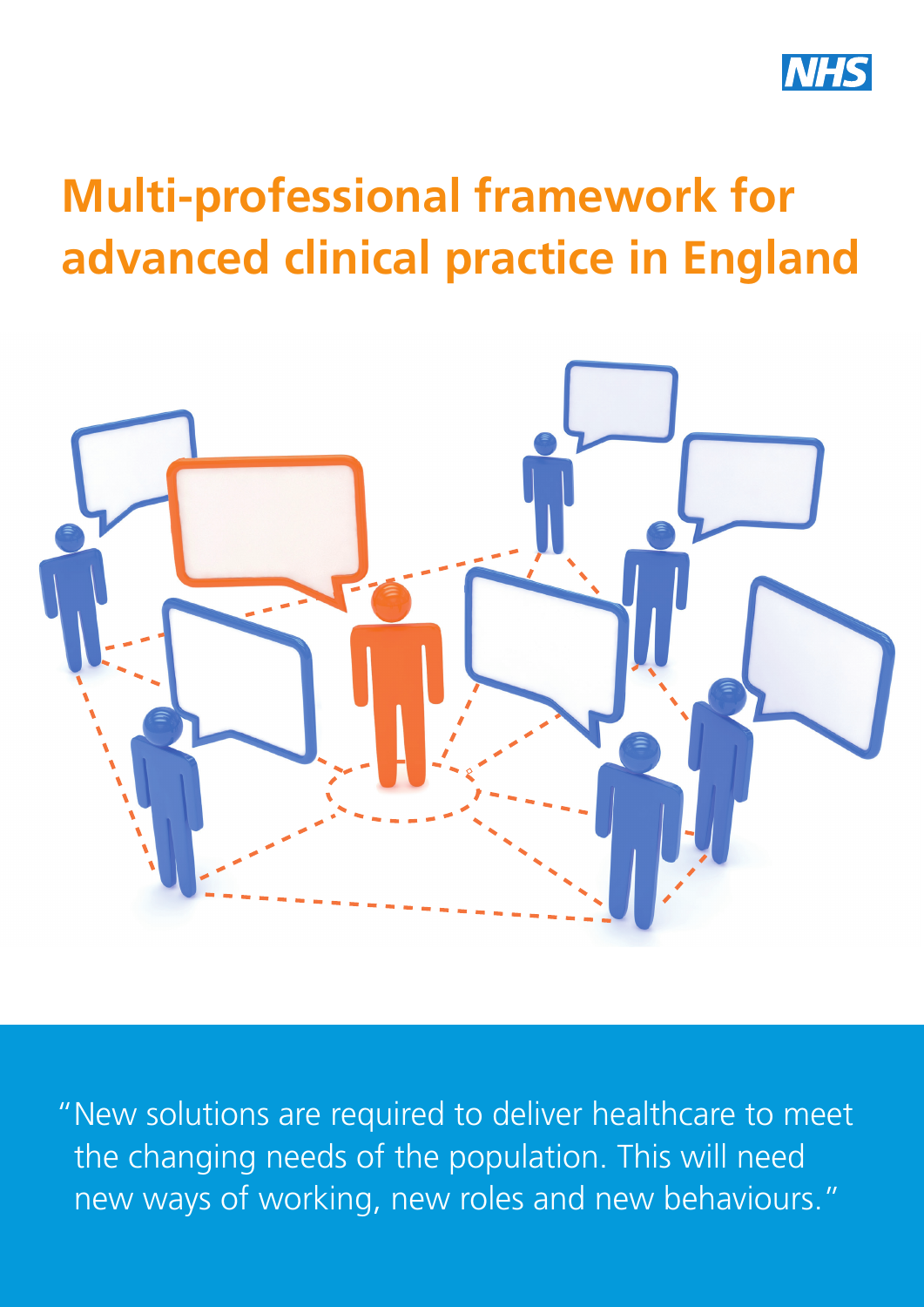The combined Professional Bodies and Royal Colleges representing the Health workforce published in October 2017 a Joint Professions statement - this stated their shared commitment to work together in the interests of the health of the nation to build effective multi-professional teams, building summative value by playing to the strengths of the professions within teams.**http://www.aomrc.org.uk/wp-content/ uploads/2017/01/2017-01-26\_NCM\_Academy\_Joint\_Statement\_Action\_Plan.pdf** 

"Multi-professional work requires flexibility in attitude and behaviours and for professionals to value and respect the distinct contribution each professional makes."

"New ways of working and delivering healthcare requires employers to ensure that clinicians have the professional development they need to adapt to changing circumstances. Clinicians need to see there are appropriate career pathways open to them to enable them to expand their contribution to healthcare and their personal job satisfaction."

"Evidence consistently shows that multiprofessional team working delivers better outcomes for patients and more effective and satisfying work for clinicians."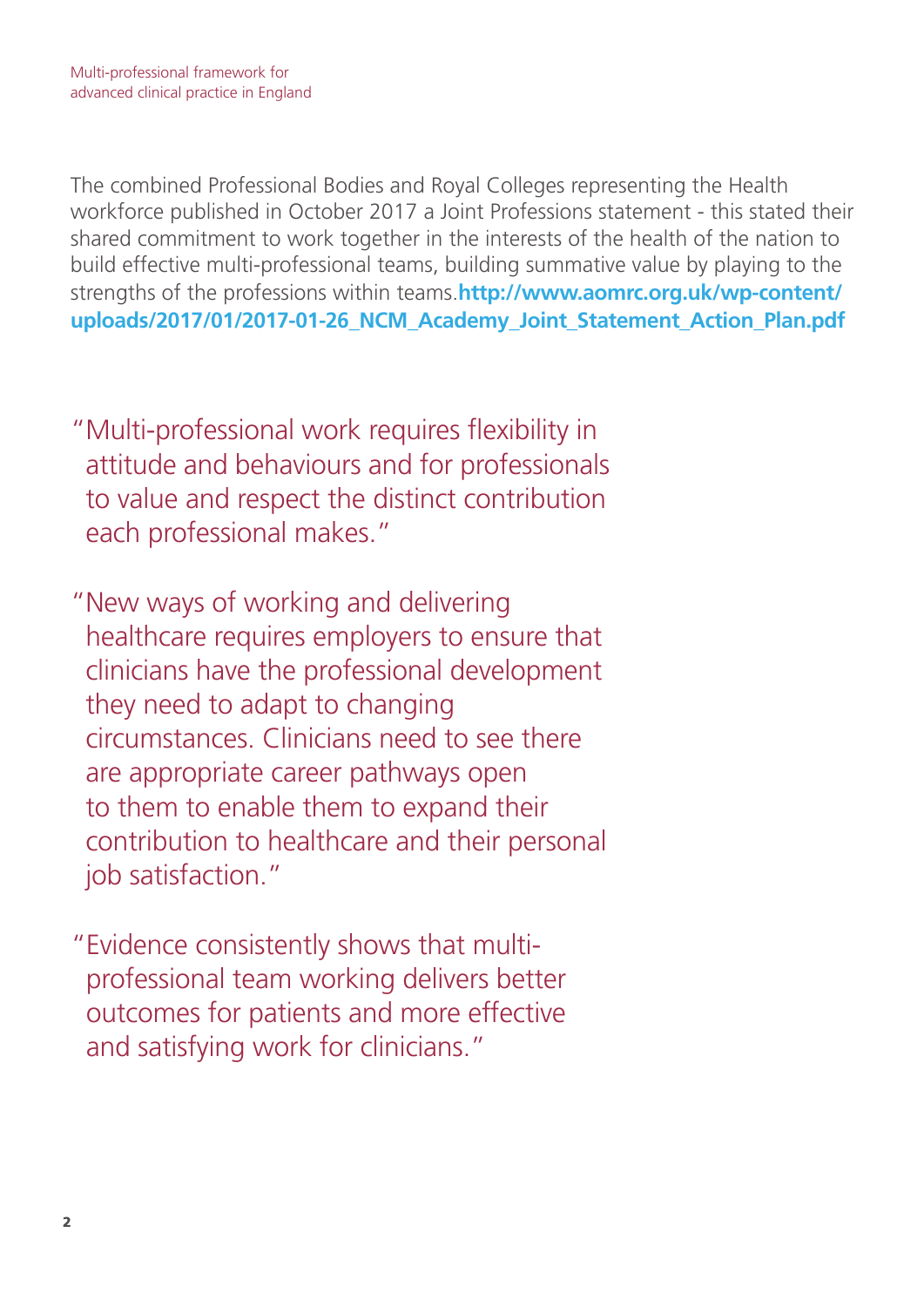### **Contents**

| This section defines advanced clinical practice and its four pillars.                                                                                                                                   |  |
|---------------------------------------------------------------------------------------------------------------------------------------------------------------------------------------------------------|--|
| This section outlines the capabilities within each of the four pillars of advanced clinical practice.                                                                                                   |  |
| Section 2: Key principles for the implementation of advanced clinical practice11                                                                                                                        |  |
| This section sets out the key principles for the planning of the workforce. It provides the principles<br>to support practitioners working at this level. It also sets out employers' responsibilities. |  |
| This section sets out the accountability requirements for the implementation of advanced<br>clinical practice.                                                                                          |  |
| This section establishes the developmental routes for advanced clinical practice.                                                                                                                       |  |
|                                                                                                                                                                                                         |  |
|                                                                                                                                                                                                         |  |
|                                                                                                                                                                                                         |  |
|                                                                                                                                                                                                         |  |
|                                                                                                                                                                                                         |  |
|                                                                                                                                                                                                         |  |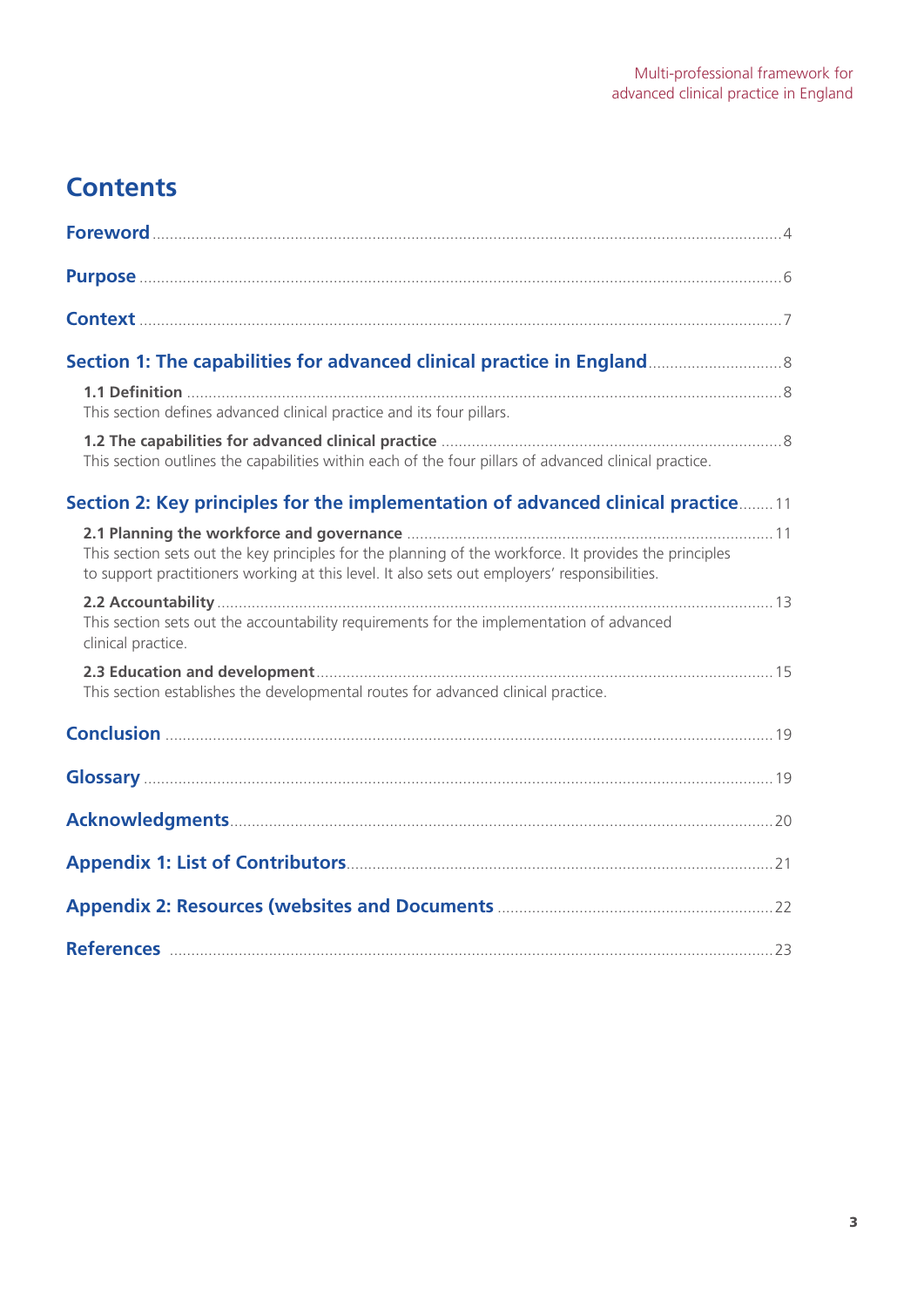### **Foreword**

The National Health Service was conceived and designed to deliver universal healthcare to communities across England and continues to provide unrivalled access and outcomes of any health system internationally. At the heart of this model is the outstanding commitment, compassion and expertise of the staff that work within it.

This multi-professional Advanced Clinical Practice (ACP) framework set out a new and bold vision in developing this critical workforce role in a consistent way to ensure safety, quality, and effectiveness. It has been developed for use across all settings including primary care, community care, acute, mental health and learning disabilities. This framework recognises that the health and care system rapidly evolves to deliver innovative models of care, health and care professionals have adapted, to meet the increasing demands of individuals, families and communities.

In their report, *Reshaping the Workforce*<sup>i</sup> , the Nuffield Trust identified the many benefits advanced clinical practice brings to patients, practitioners and employers but recognised the lack of clarity around the advanced practitioner role. This framework provides the clarity required for good governance, enabling employers to develop, enhance and deploy advanced clinical practice within their organisations.

For the first time in England this framework sets out an agreed definition for advanced clinical practice for all health and care professionals and articulates what it means for individual practitioners to practise at a higher level from that achieved on initial registration. The framework sets out the capabilities expected of practitioners working at advanced level across four pillars; and it describes the educational and support requirements. Finally; it provides employers with advice on planning and implementing advanced clinical practice, ensuring appropriate clinical and organisational governance arrangements are in place.

National adoption of the framework will ensure a common understanding of advanced clinical practice and will support individuals, employers, commissioners, planners and educators in the transformation of services to improve patient experience and outcomes.

The organisations that have contributed to this framework have given a clear commitment to advance this agenda and support the expansion of advanced clinical practice for the future of the NHS. Alongside this a great deal of individual hard work and commitment has been demonstrated by all those who have contributed to the development of this Framework. Their expertise, insight, judgement and tenacity has been invaluable in building and developing the consensus required in order to publish this framework.

John Clark

**John Clark** Director and Dean of Education and Quality Regional Chief Nurse Health Education England - South

Mark Radford

**Mark Radford** Director of Nursing – Improvement NHS Improvement Co-Chair of Advanced Clinical Practice Steering Group

Sozanne Rastrich

**Suzanne Rastrick** Chief Allied Health Professions Officer NHS England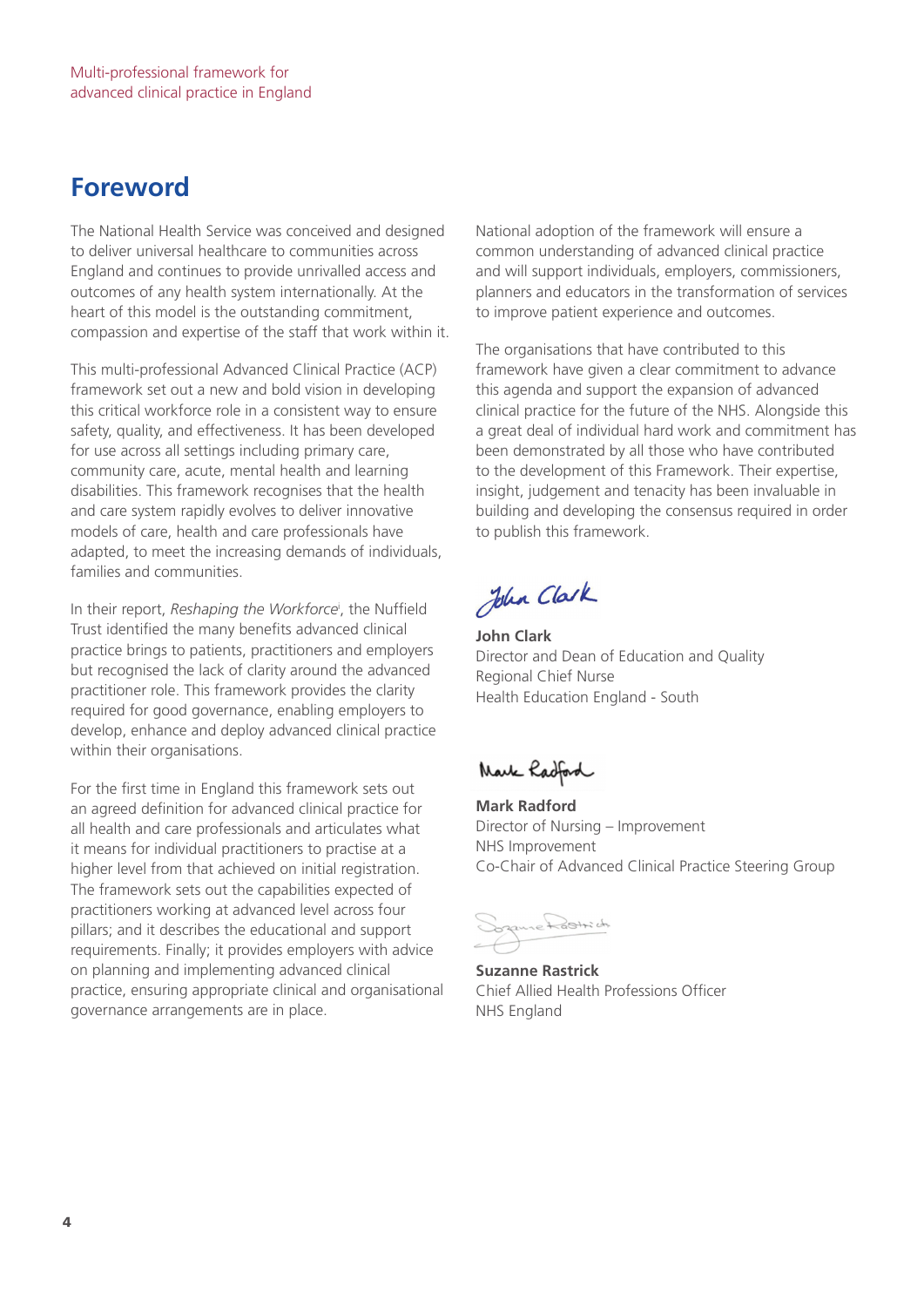

'It has been a pleasure to have been invited by the Chief AHP Officer to co-chair the ACP steering group on behalf of the Allied Health Professions. I have been grateful for the support from Dr Sally Gosling, who has provided significant contributions to this work, in her capacity as Chair of the Health and Care Professions Education Leads group. The framework offers a positive opportunity to harmonise advanced clinical practice across the diversity of roles, settings and sectors in which Allied Health Professionals practise. It should enable and strengthen support for advanced clinical practice development across the nonmedical workforce, thereby enhancing experience and outcomes for patients and progressing new models of care'.

#### **Charlotte Beardmore**

Co-Chair of Advanced Clinical Practice Steering Group Health & Care Professions' Education Leads Group (HCPEL)



'As the knowledge, skills and competencies of our workforce develop to meet the needs of patients and their families, it is right that we recognise this higher level practice. The Advanced Clinical Practice Framework provides this recognition for all healthcare practitioners to deliver outstanding care in any setting. The creation of this framework has been one of co-production with partners from practice, patients, higher education, professional bodies and the Arms Length Bodies. It has been a great privilege to share in this journey and ensure this framework is published.'

#### **John Clark**

Director and Dean of Education and Quality Regional Chief Nurse Health Education England – South



'As a former nurse consultant, I directly saw the patient and organisational benefits of advanced clinical practice delivered care. This new framework develops a common understanding across professions with agreed education and competency arrangements and it is the ideal platform to increase the use of this innovative NHS Workforce solution. It has been a great privilege to work with key stakeholders across professions to develop this ACP framework for the NHS'.

#### **Mark Radford**

Director of Nursing – Improvement NHS Improvement Co-Chair of Advanced Clinical Practice Steering Group



'The Advanced Clinical Practice Framework recognises the potential of health care professionals to enhance capacity, be innovative and deliver improved outcomes for patients.'

**Suzanne Rastrick** Chief Allied Health Professions Officer NHS England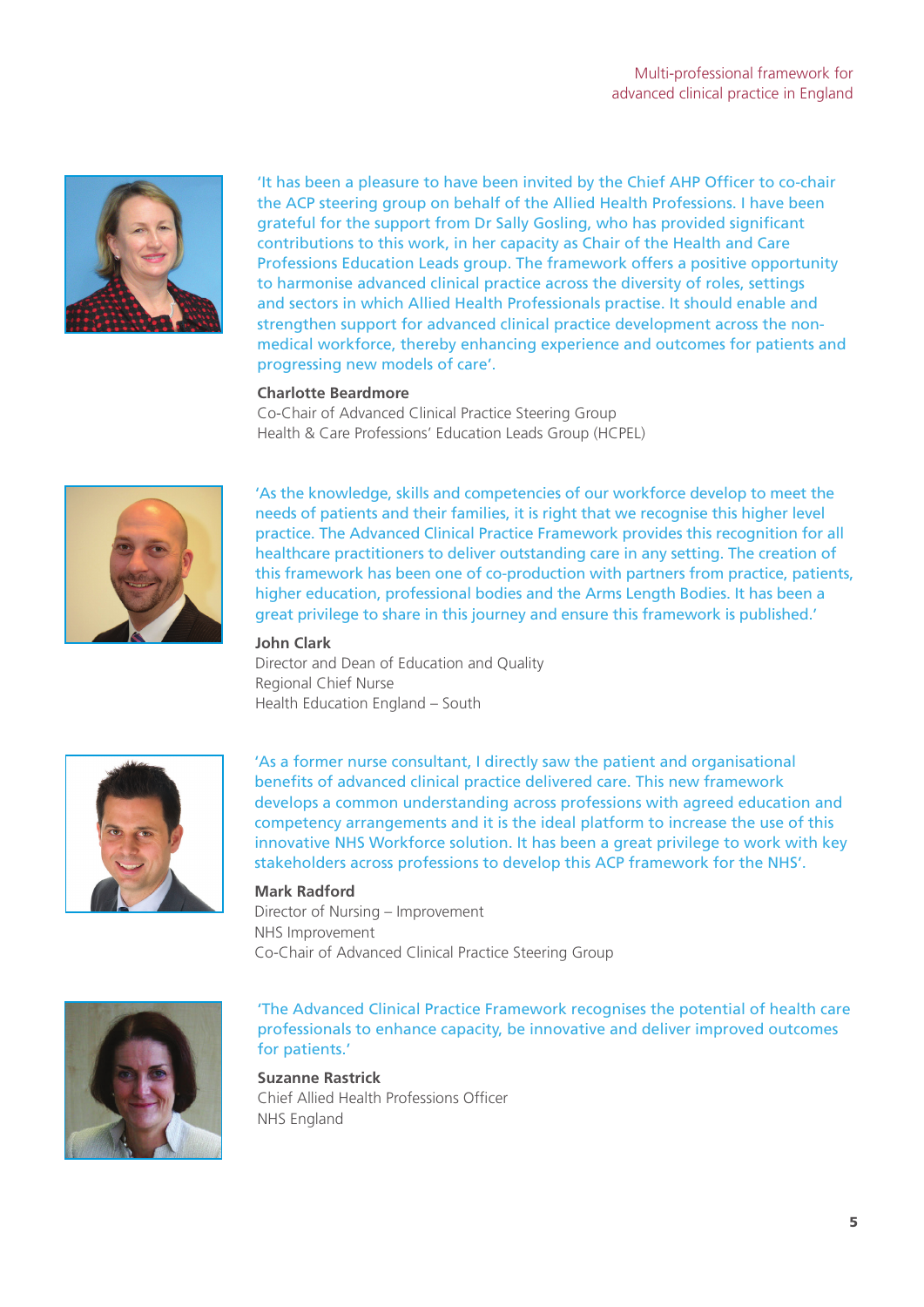### **Purpose**

This framework builds upon the definition of advanced clinical practice in England. This was developed and agreed by all stakeholders. It is designed to enable a consistent understanding of advanced clinical practice, building on work carried out previously across England, Scotland, Wales and Northern Ireland.

The core capabilities for health and care professionals at the level of advanced clinical practice are articulated in this framework and these will apply across all advanced clinical practice roles, regardless of the health and care professional's setting, subject area and job role. Use of the word capabilities is intended to convey the extent to which health and care professionals working at the level of advanced clinical practice can adapt to change, generate new knowledge and apply it in different ways to formulate and problem solve within a context of complexity and uncertainty".

This framework requires that health and care professionals working at the level of advanced clinical practice should have developed and can evidence the underpinning competencies applicable to the specialty or subject area, i.e. the knowledge, skills and behaviours relevant to the health and care professional's setting and job role.

The core capabilities across the four pillars - clinical practice, leadership and management, education and research<sup>iii</sup> are then applied to these specialist competencies. These may be manifested/demonstrated in different ways depending on the profession, role, population group, setting and sector in which an

individual is practising.

For the purposes of this document hereafter core capabilities and specialist competencies will be referred to as 'the capabilities', as health and care professionals at the level of advanced clinical practice need to demonstrate both capability across the four pillars and competence.

This framework sets the standard for the system with regards to the safe and effective requirements for advanced clinical practice, but allows for local context in regards to the implementation and application of principles.

The framework has been written with the NHS in mind, however the fundamental principles and opportunity for workforce transformation are relevant across all sectors. Health Education England, NHS Improvement and NHS England intend the framework to be used as a standard for healthcare providers, service providers, employers, service leads<sup>1</sup>, education providers and health and care professionals practising at, or aspiring to practise at, the level of advanced clinical practice. Transformation of the workforce will support the delivery of excellent care and health improvement to individuals and the public by optimising the way new and existing roles are developed.

The key elements of the framework and a toolkit, which looks at the practical implementation of this approach, are available to individuals and the public on the Health Education England website **(https://hee.nhs.uk/ourwork/developing-our-workforce/advanced-clinicalpractice)**.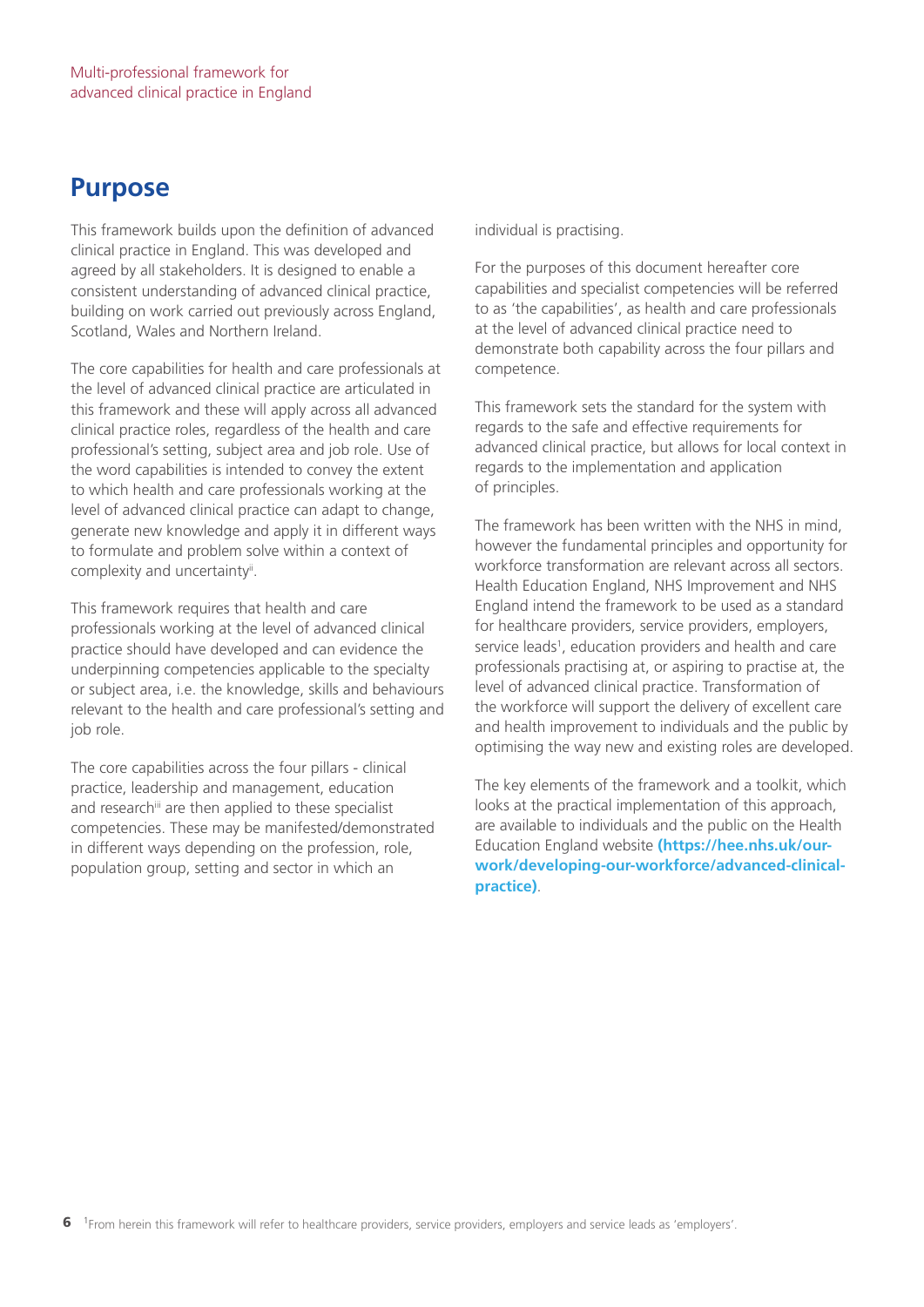### **Context**

The NHS England Five Year Forward View (2014)<sup>iv</sup> and the NHS England Next Steps on the Five Year Forward View (2017) set out the current challenges experienced by the NHS, its possible future and choices to be made. It is recognised in England that the increase in demand for services is intensifying the pressure on the workforce. It is also acknowledged that there are several issues throughout England and at a regional and/or local level, which have resulted in some significant gaps in the workforce, as well as low retention and recruitment rates.

The ability of the NHS to respond to these challenges has been affected by tighter financial constraints, growing workforce capacity issues and changes to working patterns. In addition, there have been significant concerns about the quality, safety and delivery of care in some settings (e.g. the issues raised in the Francis Report, 2013<sup>vi</sup>). Service providers have developed advanced clinical practice roles in response to some of these workforce and patient safety issues.

The growth in advanced clinical practice roles has been accompanied by debate over how the level of advanced clinical practice should be defined and what core skills and capabilities are required, resulting in frameworks being developed locally and regionally over the past decade. These have offered similar, but varying, definitions of advanced clinical practice, rather than an agreed common definition which can be used across professional boundaries and in a range of contexts. Therefore, this framework provides the agreed definition of the level of advanced clinical practice to be applied to registered health and care professions in England. Key principles guide the planning and development of the workforce and its governance.

The Five Year Forward View signals how the health service needs to change, arguing for a more engaged relationship with citizens and communities to promote well-being and prevent ill-health. This requires workforce transformation and a consistent approach to the development of new roles and new ways of working including advanced clinical practice as one of the many solutionsi . A recent joint professions statement by the royal colleges and professional bodies representing the health workforce coordinated by the Academy of Medical Royal Collegesvii has supported and recognised this need and the professions have committed to work together to help create the environment to support effective team working and new ways of working and workforce development that impact on the quality of life of individuals, families and carers. This paves the way for different ways of working, using new models of care to achieve workforce transformation.

A key driver for the implementation of advanced clinical practice is to enable practitioners to practise to their full potential and to optimise their contribution to meeting population and individuals', families' and carers' needs through different models of service delivery and multidisciplinary working.

This document has been developed as a result of wide engagement and collaboration, with contributions from health and care professionals, employers, universities, professional bodies and patient and service user representatives. It draws on and consolidates existing frameworks relating to advanced clinical practice from across the UK and provides guidance and principles for current and future professionals working at the level of advanced clinical practice.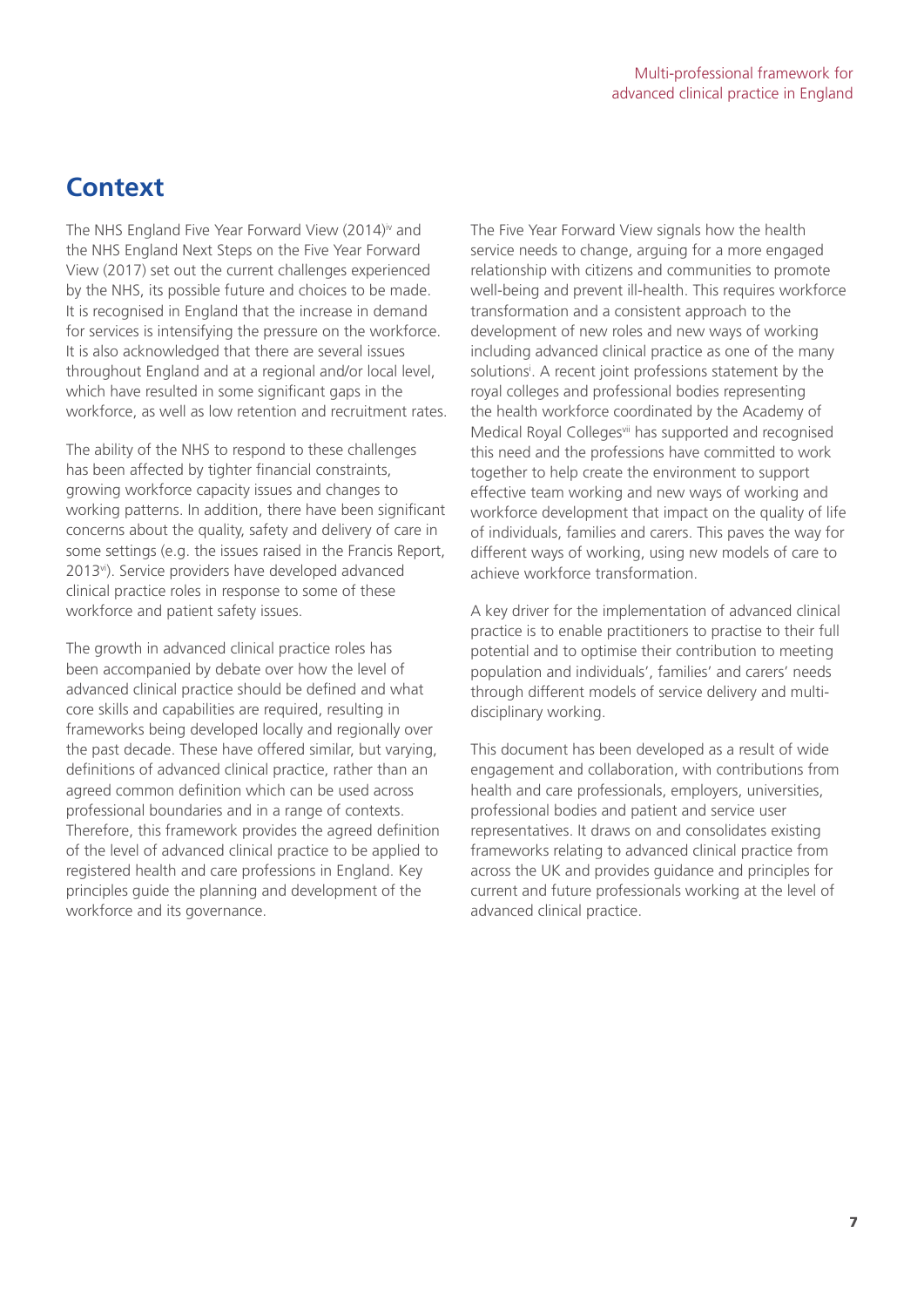## **Section 1: The capabilities for advanced clinical practice in England**

#### **1.1 Definition**

The definition of advanced clinical practice was developed and agreed by all stakeholders is outlined below and some of the terminology has been updated to reflect more current language:

Advanced clinical practice is delivered by experienced, registered health and care practitioners. It is a level of practice characterised by a high degree of autonomy and complex decision making. This is underpinned by a master's level award or equivalent that encompasses the four pillars of clinical practice, leadership and management, education and research, with demonstration of core capabilities and area specific clinical competence.

Advanced clinical practice embodies the ability to manage clinical care in partnership with individuals, families and carers. It includes the analysis and synthesis of complex problems across a range of settings, enabling innovative solutions to enhance people's experience and improve outcomes.

This definition therefore requires that health and care professionals working at the level of advanced clinical practice will exercise autonomy and decision making in a context of complexity, uncertainty and varying levels of risk, holding accountability for decisions made.

#### **1.2 Capabilities for advanced clinical practice in England**

All health and care professionals working at the level of advanced clinical practice should have developed their skills and knowledge to the standard outlined in this framework; the capabilities are common across this level of practice enabling standardisation.

The four pillarsii that underpin this practice are:

- **1. Clinical Practice**
- **2. Leadership and Management**
- **3. Education**

#### **4. Research**

The language used to describe the capabilities is deliberately mapped to level 7 taxonomy to support and make clear the expectation that people working at this level are required to operate at master's level i.e. to have the ability to make sound judgements in the absence of full information and to manage varying levels of risk when there is complex, competing or ambiguous information or uncertainty.

This framework acknowledges that the developmental pathway towards delivering advanced clinical practice may be different for individual practitioners. Health and care practitioners will demonstrate the capabilities in different ways, depending upon the nature of their scope and context of their practice, role and profession. It recognises there are many ways to gain and develop advanced practice capabilities, for further details please see the 'Education and development' section.

Listed below are the capabilities for health and care professionals working at the level of advanced clinical practice. The capabilities apply to all models of advanced clinical practice across sectors, specialties and professions and can be applied in either uni-professional or multiprofessional models of care provision.

#### **1. Clinical Practice**

Health and care professionals working at the level of advanced clinical practice should be able to:

- 1.1 Practise in compliance with their respective code of professional conduct and within their scope of practice, being responsible and accountable for their decisions, actions and omissions at this level of practice.
- 1.2 Demonstrate a critical understanding of their broadened level of responsibility and autonomy and the limits of own competence and professional scope of practice, including when working with complexity, risk, uncertainty and incomplete information.
- 1.3 Act on professional judgement about when to seek help, demonstrating critical reflection on own practice, self-awareness, emotional intelligence, and openness to change.
- 1.4 Work in partnership with individuals, families and carers, using a range of assessment methods as appropriate (e.g. of history-taking; holistic assessment; identifying risk factors; mental health

8 2 The capabilities have been mapped to the Framework for Higher Education Qualifications FHEQ (2008) Qualifications Assurance Agency for Higher Education (QAA) level 7 descriptors relevant for master's level education (see **http://www.qaa.ac.uk/en/Publications/Documents/qualifications-frameworks.pdf**).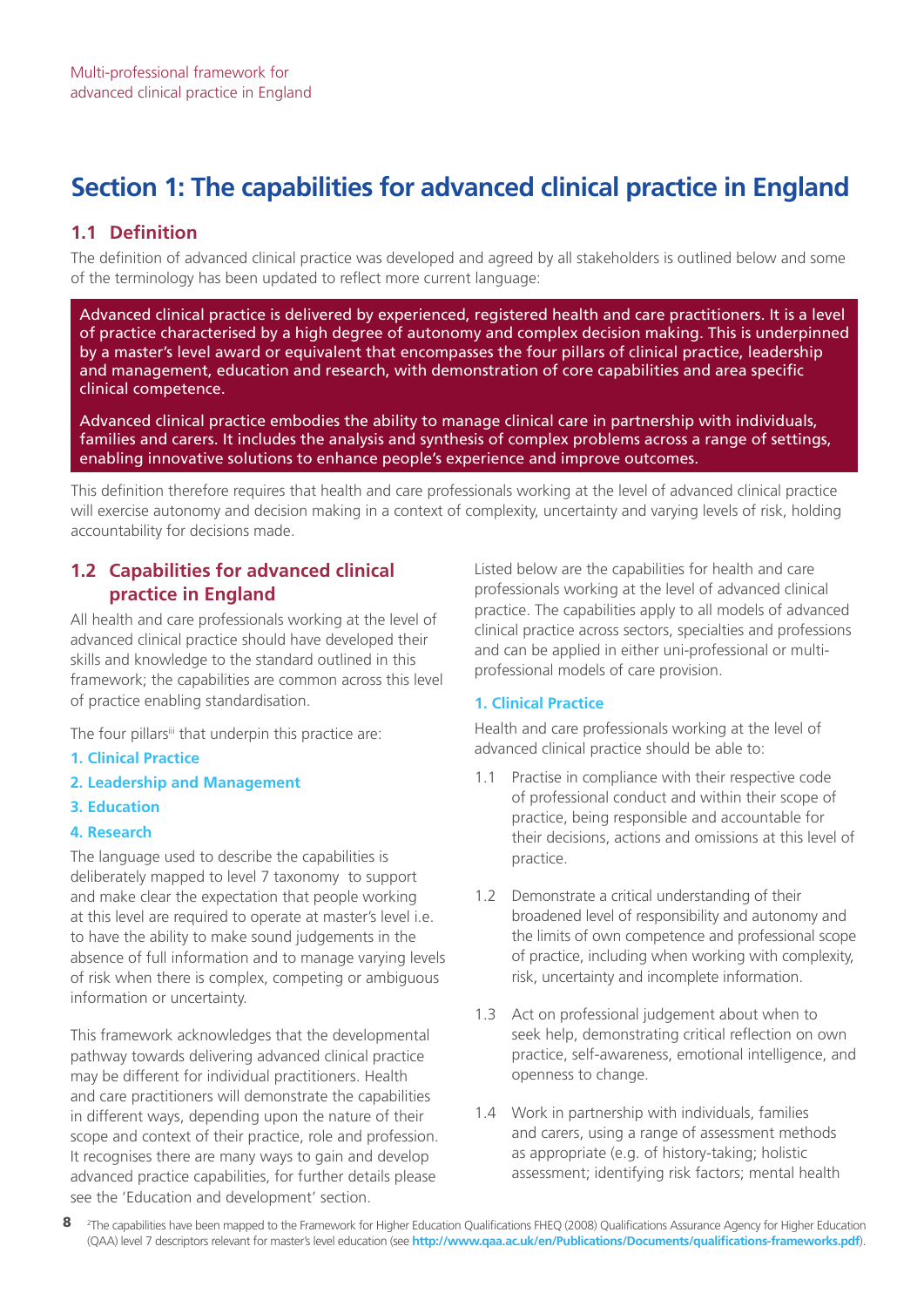assessments; requesting, undertaking and/or interpreting diagnostic tests; and conducting health needs assessments).

- 1.5 Demonstrate effective communication skills, supporting people in making decisions, planning care or seeking to make positive changes, using Health Education England's framework to promote person-centred approaches in health and carevill.
- 1.6 Use expertise and decision-making skills to inform clinical reasoning approaches when dealing with differentiated and undifferentiated individual presentations and complex situations, synthesising information from multiple sources to make appropriate, evidence-based judgements and/or diagnoses.
- 1.7 Initiate, evaluate and modify a range of interventions which may include prescribing medicines, therapies, life style advice and care.
- 1.8 Exercise professional judgement to manage risk appropriately, especially where there may be complex and unpredictable events and supporting teams to do likewise to ensure safety of individuals, families and carers.
- 1.9 Work collaboratively with an appropriate range of multi-agency and inter-professional resources, developing, maintaining and evaluating links to manage risk and issues across organisations and settings.
- 1.10 Act as a clinical role model/advocate for developing and delivering care that is responsive to changing requirements, informed by an understanding of local population health needs, agencies and networks.
- 1.11 Evidence the underpinning subject-specific competencies i.e. knowledge, skills and behaviours relevant to the role setting and scope, and demonstrate application of the capabilities to these, in an approach that is appropriate to the individual role, setting and scope.

#### **2. Leadership and Management**

Health and care professionals working at the level of advanced clinical practice should be able to:

- 2.1 Pro-actively initiate and develop effective relationships, fostering clarity of roles within teams, to encourage productive working.
- 2.2 Role model the values of their organisation/place of work, demonstrating a person-centred approach to service delivery and development.
- 2.3 Evaluate own practice, and participate in multi-disciplinary service and team evaluation, demonstrating the impact of advanced clinical practice on service function and effectiveness, and quality (i.e. outcomes of care, experience and safety).
- 2.4 Actively engage in peer review to inform own and other's practice, formulating and implementing strategies to act on learning and make improvements.
- 2.5 Lead new practice and service redesign solutions in response to feedback, evaluation and need, working across boundaries and broadening sphere of influence.
- 2.6 Actively seek feedback and involvement from individuals, families, carers, communities and colleagues in the co-production of service improvements.
- 2.7 Critically apply advanced clinical expertise in appropriate faciliatory ways to provide consultancy across professional and service boundaries, influencing clinical practice to enhance quality, reduce unwarranted variation and promote the sharing and adoption of best practice.
- 2.8 Demonstrate team leadership, resilience and determination, managing situations that are unfamiliar, complex or unpredictable and seeking to build confidence in others.
- 2.9 Continually develop practice in response to changing population health need, engaging in horizon scanning for future developments (e.g. impacts of genomics, new treatments and changing social challenges).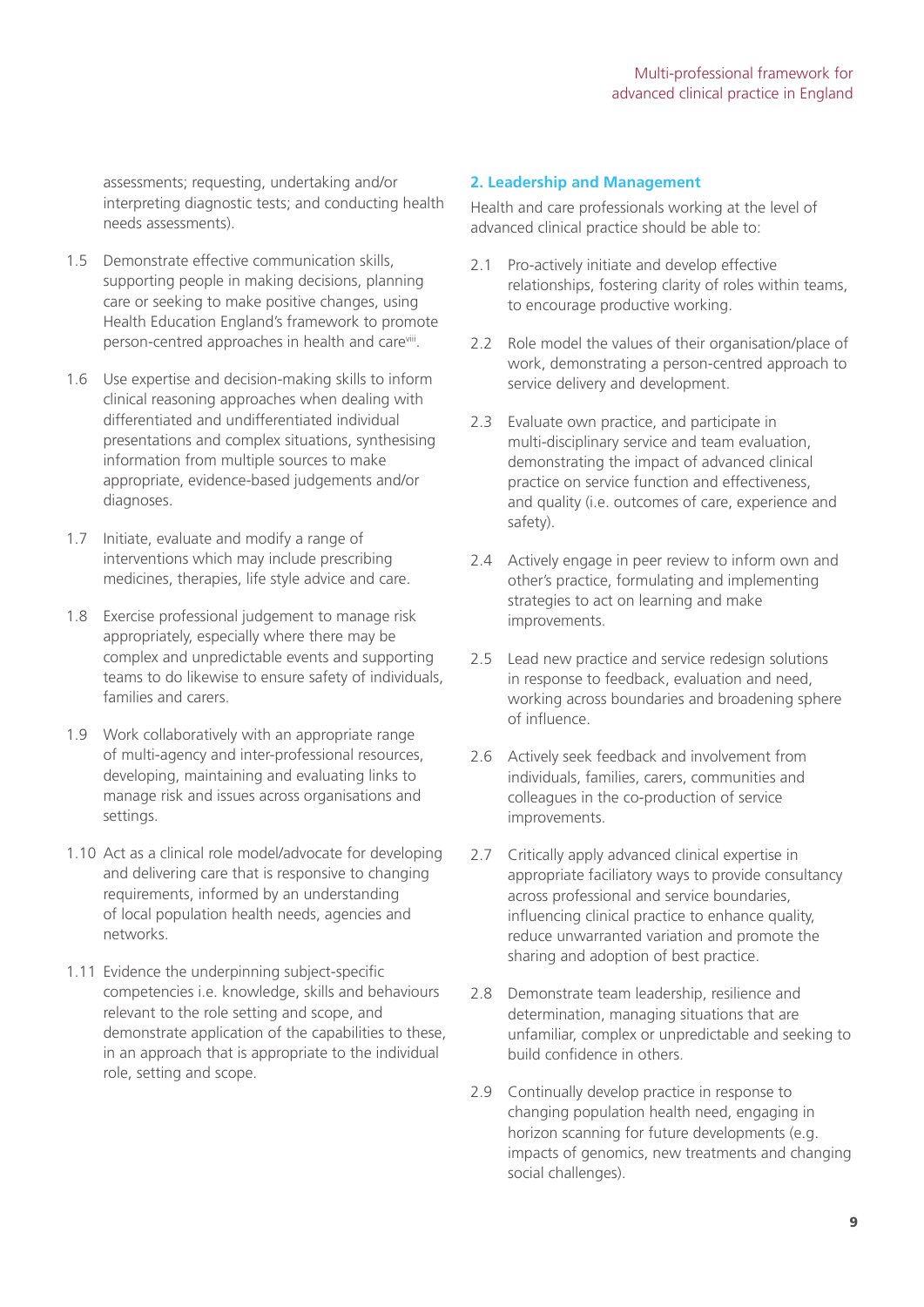- 2.10 Demonstrate receptiveness to challenge and preparedness to constructively challenge others, escalating concerns that affect individuals', families', carers', communities' and colleagues' safety and well-being when necessary.
- 2.11 Negotiate an individual scope of practice within legal, ethical, professional and organisational policies, governance and procedures, with a focus on managing risk and upholding safety.

#### **3. Education**

Health and care professionals working at the level of advanced clinical practice should be able to:

- 3.1 Critically assess and address own learning needs, negotiating a personal development plan that reflects the breadth of ongoing professional development across the four pillars of advanced clinical practice.
- 3.2 Engage in self-directed learning, critically reflecting to maximise clinical skills and knowledge, as well as own potential to lead and develop both care and services.
- 3.3 Engage with, appraise and respond to individuals' motivation, development stage and capacity, working collaboratively to support health literacy and empower individuals to participate in decisions about their care and to maximise their health and well-being.
- 3.4 Advocate for and contribute to a culture of organisational learning to inspire future and existing staff.
- 3.5 Facilitate collaboration of the wider team and support peer review processes to identify individual and team learning.
- 3.6 Identify further developmental needs for the individual and the wider team and supporting them to address these.
- 3.7 Supporting the wider team to build capacity and capability through work-based and interprofessional learning, and the application of learning to practice

3.8 Act as a role model, educator, supervisor, coach and mentor, seeking to instill and develop the confidence of others.

#### **4. Research**

Health and care professionals working at the level of advanced clinical practice should be able to:

- 4.1 Critically engage in research activity, adhering to good research practice guidance, so that evidencebased strategies are developed and applied to enhance quality, safety, productivity and value for money.
- 4.2 Evaluate and audit own and others' clinical practice, selecting and applying valid, reliable methods, then acting on the findings.
- 4.3 Critically appraise and synthesise the outcome of relevant research, evaluation and audit, using the results to underpin own practice and to inform that of others.
- 4.4 Take a critical approach to identify gaps in the evidence base and its application to practice, alerting appropriate individuals and organisations to these and how they might be addressed in a safe and pragmatic way.
- 4.5 Actively identify potential need for further research to strengthen evidence for best practice. This may involve acting as an educator, leader, innovator and contributor to research activity<sup>ix</sup> and/or seeking out and applying for research funding.
- 4.6 Develop and implement robust governance systems and systematic documentation processes, keeping the need for modifications under critical review.
- 4.7 Disseminate best practice research findings and quality improvement projects through appropriate media and fora (e.g. presentations and peer review research publications).
- 4.8 Facilitate collaborative links between clinical practice and research through proactive engagement, networking with academic, clinical and other active researchers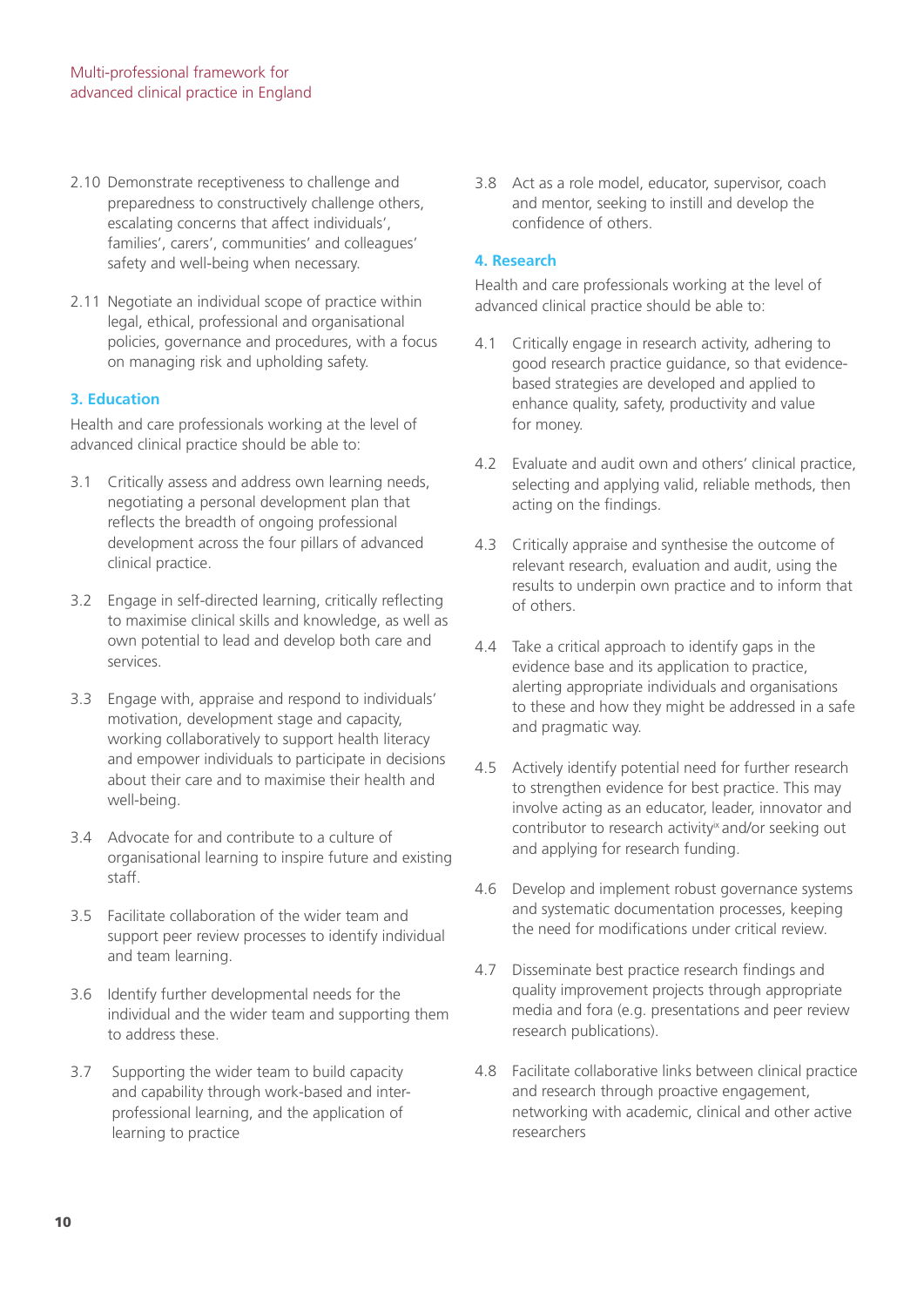### **Section 2: Key principles for the implementation of advanced clinical practice**

#### **2.1 Planning the workforce and governance**

'How to ensure the right people, with the right skills, are in the right place at the right time' is a key priority to enable delivery of sustainable health and care services. This framework is relevant for any service looking to transform its workforce to meet the needs of the population through the employment of advanced clinical practice roles. How these are integrated into service delivery and team structures for a sustainable, consistent approach to the advanced clinical practice workforce development are presented as broad principles. This is so as to embrace the multiple settings and roles at this level and local context. In this section, both planning and governance of this workforce are addressed.

The governance of advanced clinical practice roles is vital to their success. Good governance involves inclusive, participative decision making with clear lines of accountability and responsibility. Policies and processes need to be in place and must include the evaluation of effectiveness, impact, ongoing sustainability and responsiveness. Organisations must ensure that robust governance arrangements surrounding all types and levels of practice, are in place prior to the establishment of new roles, and these must be enhanced and strengthened for existing ones.

As stated in the definition at the beginning of this framework, advanced clinical practice refers to a level of practice. Currently many titles are used for health and care professionals who work as this level such as 'Advanced Clinical Practitioner', 'Advanced Nurse Practitioner' and 'Advanced Practice Therapeutic Radiographer'. It is important to note that some professionals have been given the term 'advanced' in their role descriptor, but may not working at this level for various reasons. This may mean that employers need to review their workforce in order to make sure that there is no misunderstanding by the public and the multidisciplinary team. Where needed, such professionals should be supported, developed and facilitated to work across all four pillars. Governance arrangements must be in place to consider these cases. Please see case examples - **https://www.hee.nhs.uk/our-work/developing-**

#### **our-workforce/advanced-clinical-practice/casestudies**.

In order to embed advanced clinical practice and ensure its sustainability, it is necessary that the organisational governance and infrastructure arrangements include consideration of the following aspects of service transition:

- Practice governance and service user safety requirements
- Adherence to legal and regulatory frameworks
- Support systems and infrastructure for delegated roles (e.g. requesting diagnostic tests, administering medicines)
- Professional and managerial pathways of accountability
- Continued assessment against, and progression through, the capabilities identified within this framework
- Location of advanced clinical practice within a career framework that supports recruitment and retention, and succession planning to support workforce development
- Regular constructive clinical supervision that enables reflective practice together with robust annual appraisal.

The process of planning and thinking through these elements for advanced clinical practice roles in the workforce should result in the development of a business case that includes the above information and the resources required. The financial aspects should not be considered in isolation. Consideration must also be given to the ongoing support and structures that may be required to facilitate education, ongoing development, assessment and supervision (see the Education and development section).

A risk analysis and options appraisal, as well as an evaluation of the impact and effectiveness of existing and new roles should be included (see the toolkit **https://hee.nhs.uk/ourwork/developing-our-workforce/advanced-clinicalpractice** for further tools and examples).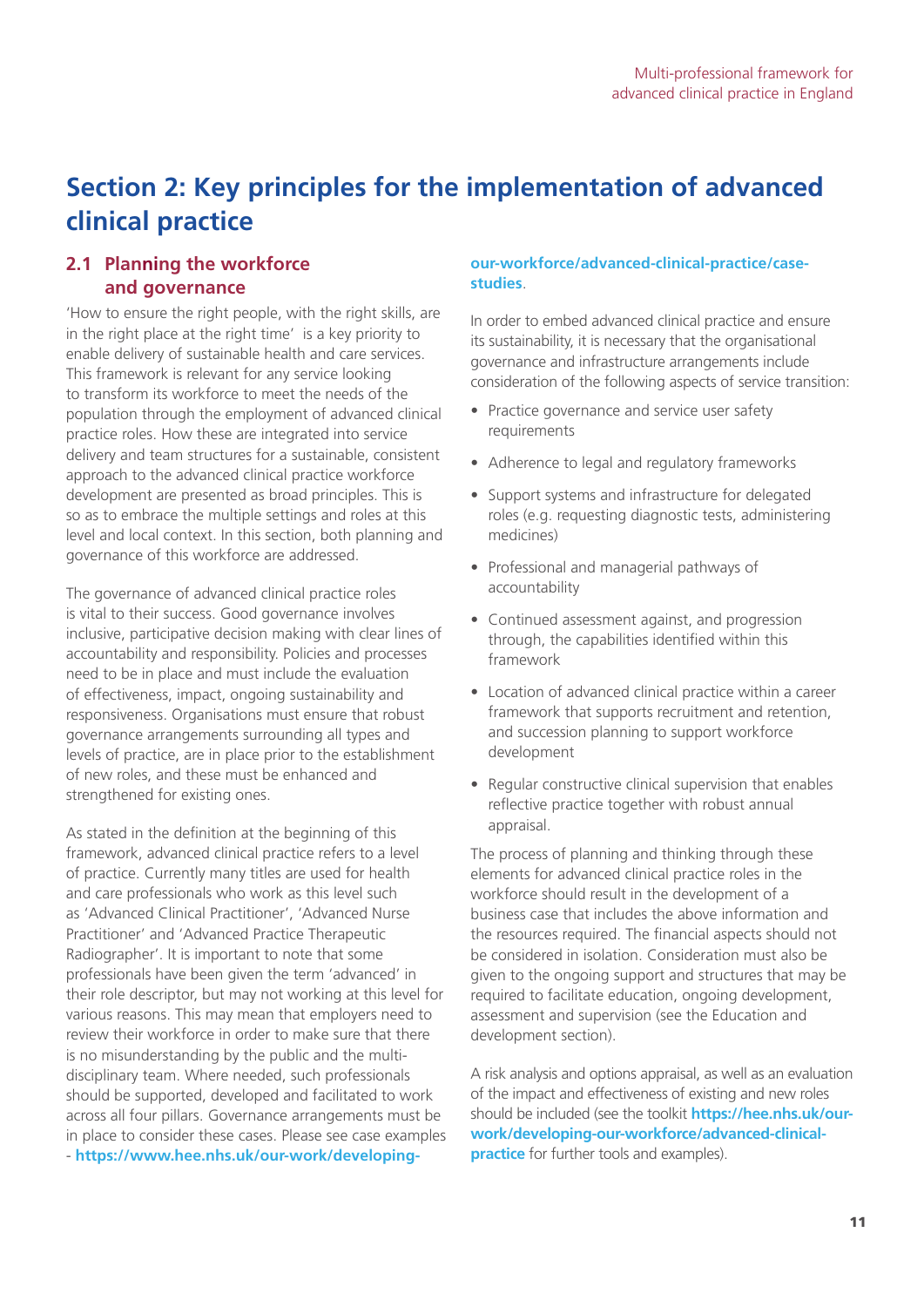### **Key principles for planning the workforce and governance:**

In identifying the need for such roles and their potential impact, employers need to:

**1. Consider where advanced clinical practice roles can best be placed within health and care pathways to maximise their impact**

Historically there have been many drivers for the introduction of the level of advanced clinical practice: clinical, operational, financial and professional. However, primary consideration must be given to where this level of practice would be best placed for greatest impact in health and care pathways.

This may mean that those working in advanced clinical practice might operate outside traditional service delivery boundaries and potentially, traditional professional boundaries. The intention should be to move towards developing and planning the workforce to meet local population needs. Therefore, at the local area level, organisations should be working to generate a sustainable supply of health and care workforces who are able to work more flexibly across these boundaries.

#### **2 Define a clear purpose and objectives for advanced clinical practice roles.**

The level of advanced clinical practice typically exists across professional boundaries within multi-professional teams. Planning must not be done in isolation, local consideration must be given to workforce supply, existing roles and support for development. In addition, attention must be paid to the starting points for different professions relative to their core training, as well as to their duties and responsibilities. The capabilities which reflect the area of work or specialty will be required to be clearly defined.

Clinicians and service managers should be involved in planning the workforce together. Such planning should focus on the wider team, thinking about the value of the role and its purpose and objectives. Practitioners must be working to national standards, where these exist.

#### **3. Consider and evaluate the impact of advanced clinical practice roles on service user experience and outcomes and on service delivery and improvement objectives.**

Patient/service user and public involvement in understanding these roles, their functions and boundaries as part of the wider health and care teams, is essential and must be built into this process.

The importance of ensuring continuous improvement in the quality of care to individuals is widely recognised. It is therefore necessary to measure the impact of the activities of all staff, with a particular focus on new roles added to the workforce. The development and utilisation of robust evaluation methods is essential. In addition, evidence demonstrating value for money and good quality of care may be required to influence senior management teams to support the introduction of new roles. This will include how the organisation or employer should quality assure itself to ensure the safety and effectiveness of the advanced clinical practice roles. For example, by using methods for monitoring and evaluating both effectiveness and impact such as, the monitoring of complaints, incidents and patient/service user outcomes and feedback. This is an essential part of governance, i.e. the observation and evaluation of intended and unintended consequences.

There are specific questions employers need to address in considering advanced clinical practice roles and to ensure good governance of those roles

- What objective outcomes are expected from the advanced clinical practice role?
- When will these outcomes be achieved and how will these be measured pre and post implementation?
- What risks and unintended consequences might there be to the introduction of this role and how may they be mitigated against?
- What resources and support are required for role development and succession planning?
- Is workforce optimised to ensure clinical and financial benefits are maximised?
- How will on-going competence and capability be reviewed and enabled?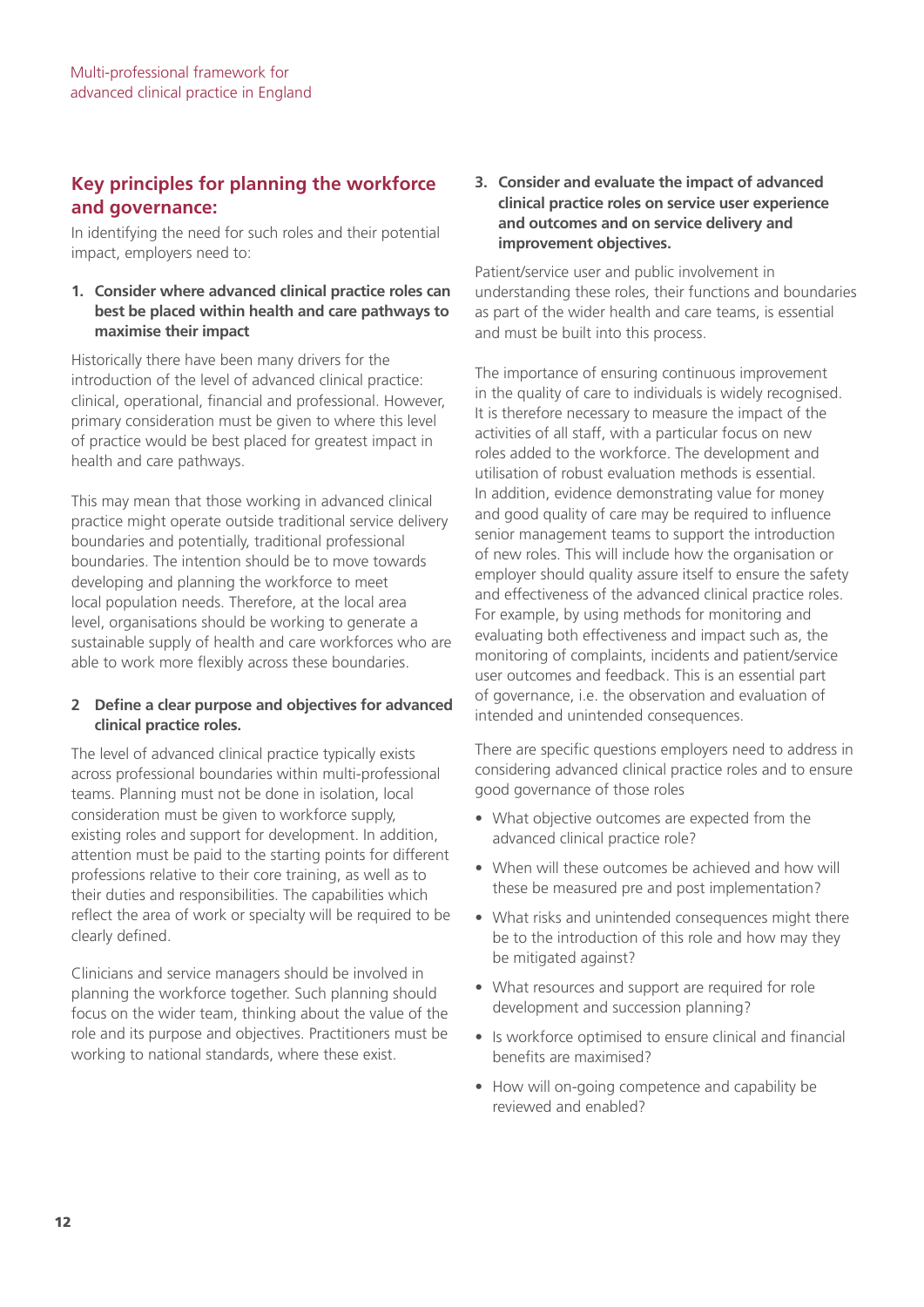- What reporting and line management structure will be in place?
- What processes will identify gaps in performance and/ or shortfalls in implementation and how will these be addressed?
- Has a quality assurance model been considered to measure this e.g. CQC 5 key lines of enquiry which will support inspection.

Thinking through these questions and finding answers will then guide governance structures and policy development but also evaluation against expected and unexpected outcomes.

#### **4. Ensure clarity about the service area the individuals will work within**

Understanding the level of advanced clinical practice relative to the wider team, requires the roles of all team members, i.e. those above, below and surrounding this level, to be understood. Multi-professional engagement in this work is essential to build trust, understanding, supervision and support (see the 'Education and development section' for more information on supervision). Those working in an advanced clinical practice role will need to negotiate their individual scope of practice with service managers and the rest of the team. The wider team needs to understand the level of accountability of those in this role. To achieve these objectives there needs to be clarity and understanding as well as a proactive culture of working in partnership.

By advancing the level of practice of some staff, the people in the grades below may need some development to increase their skills and knowledge as the expectation of their roles develops too. Staff in the grades above may need some support to potentially change some aspects of their role and potentially start doing some work differently. This must be understood, supported and widely communicated.

Employers also need to consider impact planning and the evaluation of the team into which the new role is introduced, and those it may impact on outside this team, reflecting on the implications for the skills mix and any changes that might be needed.

This process may then enable career and succession planning opportunities.

#### **5. Ensure clear and unambiguous support for the role from the organisation/ employer at all levels**

The employer must recognise the responsibilities and capabilities of someone working in these roles. This must be reflected and supported at a local and organisational level. The support must be wider than educational, the voice of the those working in an advanced clinical practice role must be heard via existing or new governance and reporting structures. The board level directors, the clinical leads for the profession and managers must be aware of, understand and recognise the value of, advanced clinical practice roles. This must be cited in the governance arrangements, so that there are clear lines of professional and managerial accountability up to board level.

In addition, the employer must be aware that certain skills, e.g. prescribing, are only legally allowed for certain professions, and that this does not preclude all professions from working in an advanced clinical practice role.

#### **6. Develop a succession plan for future workforce.**

This should be actively supported for service sustainability, succession planning and staff retention. Clarity in the above principles will enable a clear pipeline to be developed and will support retention.

#### **2.2 Accountability**

Health and care professionals working in advanced clinical practice roles are encouraged to work to their full potential to optimise the benefits that can be gained from new models of care. Therefore, individual and organisational governance need to be robust and within legal, regulatory and professional frameworks, as there is a possibility that professionals taking on new roles and responsibilities could put people at risk. This could be caused by lack of competence to carry out duties safely or effectively, or where adequate safeguards are not in place, if these roles are not properly supported. This section examines these elements of governance which must be in place for the advanced clinical practice role.

For the purpose of this document and the point in time at which it has been formulated, this framework applies to those who have statutory registration. In order to offer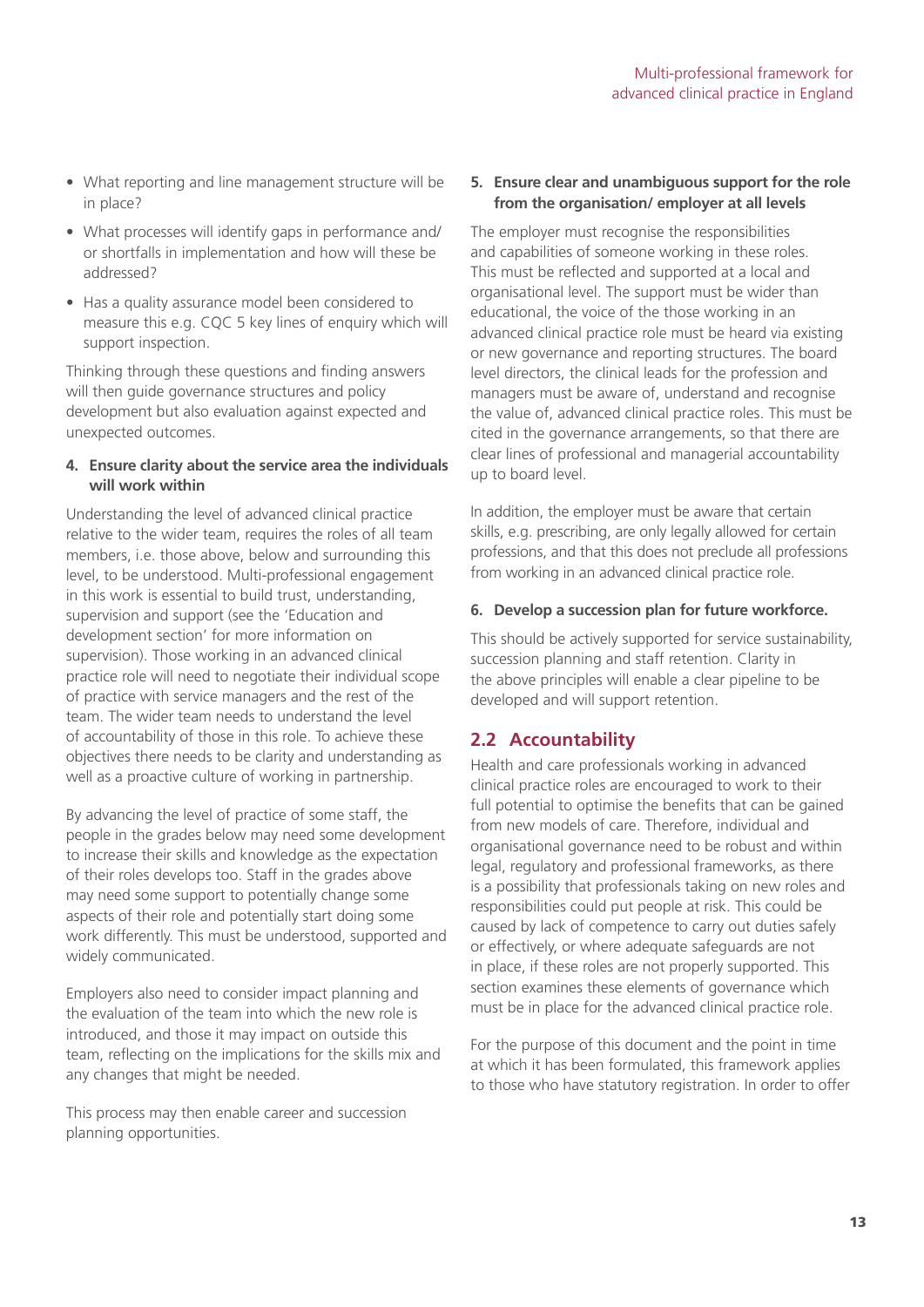clarity to the system, this work has been formulated with the regulated workforce in in mind. It is understood that there are some professions that are being considered for statutory regulation and therefore are not registered at this time. Not being registered does not preclude these professional groups from working at this level but employers and employees must understand the implications and have an appropriate approach to this through safe and effective governance.

The development of advanced clinical practice roles requires that:

#### **1. Individual practitioners, as registered professionals, continue to hold professional responsibility and accountability for their practice.**

Work by the Commission for Healthcare Regulatory Excellence  $(2009)^{xi}$ , now the Professional Standards Authority, emphasised that the activities undertaken by professionals at a level of advanced clinical practice do not lie beyond the scope of existing regulation, unless the nature of their practice changes to such a significant extent that their sphere of practice is fundamentally different from that at initial registration.

Practitioners working in advanced clinical practice roles must be aware of their own limitations and through this, recognise the parameters of their scope of practice.

It is proposed that advanced clinical practice roles should reflect a set of responsibilities and capabilities which act as an indicator of a specific stage on the career development ladder. In addition, such practitioners will always be accountable to their original regulatory body, whatever the level or context of their practice. This has been reflected in the capabilities.

#### **2. Employers recognise and accept potential new responsibilities and greater accountability in relation to governance and support for these roles and associated level of practice.**

Governance has been mentioned in the key principles for planning the workforce and governance. It is also cited in the capabilities. It applies to all registrants and is articulated within respective professional codes of practice. Employers carry responsibility and vicarious liability for practitioners, and must be responsible for

ensuring that all advanced clinical practice roles, both those that are existing or those of the future, do not compromise safety. Policies and processes may need to be modified to reflect this. Without this, there is a risk of "unconscious incompetencexii", which may compromise safe person-centred care, as well as the reputation of advanced clinical practice.

#### **3. Professional support arrangements, which recognise the nature of the role and the responsibilities involved must be explicit and developed.**

Good governance regarding new role development and implementation must be based on consistent expectations and understanding of the level of practice required to deliver the service and assure safe quality standards of practice for service users. This is best achieved through the benchmarking of such posts against: agreed standards in England, best practice and the capabilities under the four pillars. Strategies such as supervision, mentorship, good record-keeping, ongoing self-assessment and development are an essential element of demonstrating accountability within practice. Existing professional support mechanisms may not be sufficient and may need to be reviewed.

These processes and strategies should be complemented by clear lines of professional responsibility and linemanagement and regular independent clinical reviews. Management lines of accountability may need strengthening as often staff will have a line manager separate to their team and may perhaps work across a number of teams which may add complexity and competing pressures. This must be understood and managed.

Appraisal processes may need strengthening. These processes will need to be completed in collaboration with the line manager and an appropriately qualified clinical lead. Appraisal may use evidence or feedback; clinical audit data; outcomes and issues review: productivity measures; 360 degree feedback and service user feedback.

This approach provides the most effective means of controlling risks to a patient/service user's safety from an individual professional's practice and provides a proportionate response.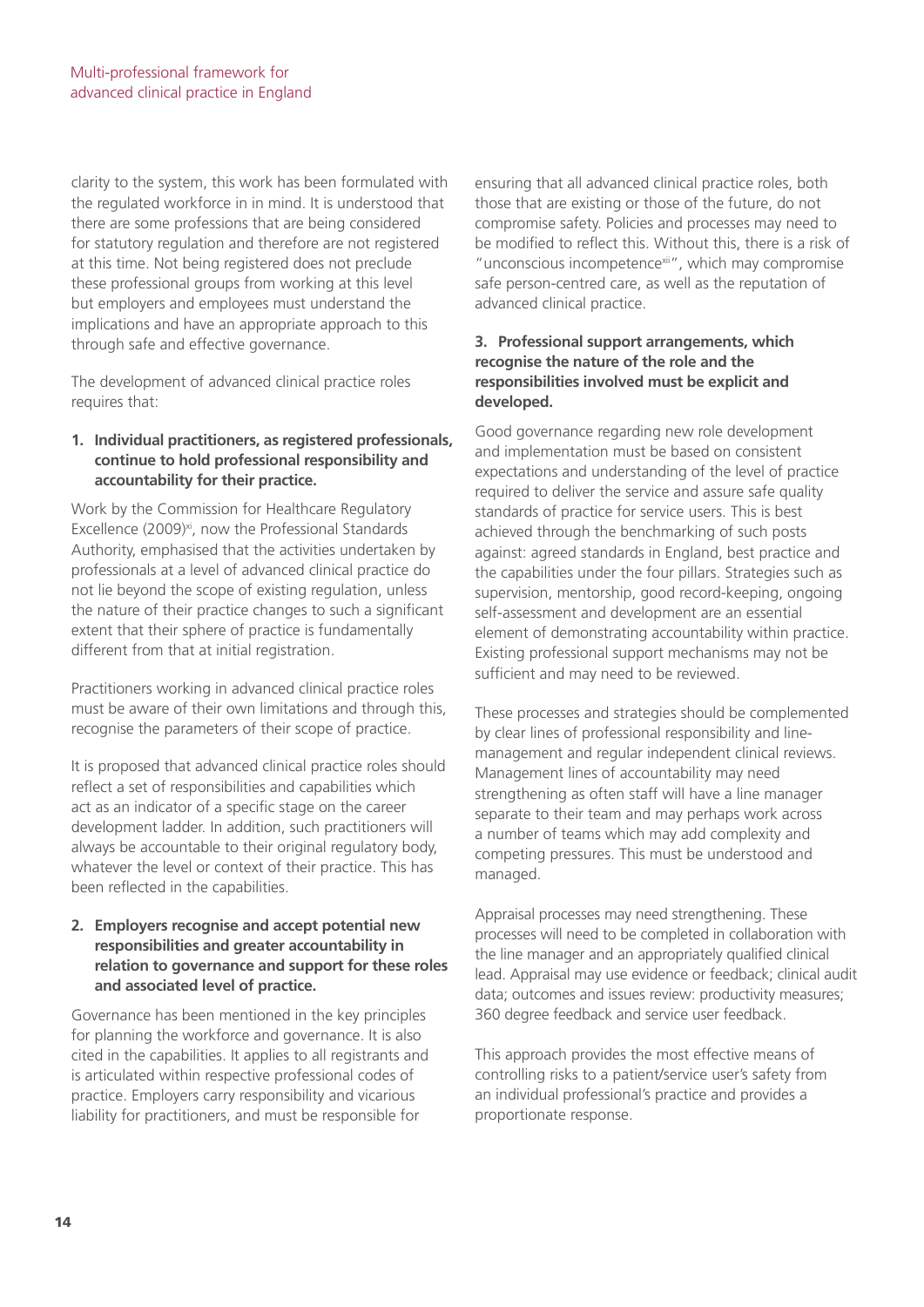#### **4. Employers must ensure regular review and supervision is carried out by those who are appropriately qualified to do so.**

Governance arrangements must also ensure that those who support and review practice are also developed, facilitated and supported to carry out this role.

#### **2.3 Education and development**

This section outlines the principles to support the development of the workforce to work at the level of advanced clinical practice. The document recognises and respects that there are many ways to gain and develop these capabilities. It aims to ensure that there are robust and clear routes to evidencing achievement of the capabilities.

Educators and employers are therefore challenged to enable capability and competence, offering an environment and a process that allows practitioners to develop abilities that are sustainable for changability, improvability and responsiveness.<sup>ii</sup>

### **Principles for education and development**

At an advanced clinical practice level the attainment of both competence and capability are important:

- It is essential that practitioners are developed to be clinically competent within their specialty, sector and setting.
- Capability development is also essential: this requires practitioners to be able to recognise what level of competence is required within any given situation and apply this successfully, recognising the limits of their competence. Capability also requires the practitioner to have the ability to extend these limits when required and flexibly adapt to unfamiliar professional environments.

Local adaptation of this guidance is important to ensure workforce development is matched to local population needs, however the capabilities are deliberately stated in order to support a common understanding and expectation of this level of practice, in order to facilitate the development and mobility of this workforce at scale.

In order to meet the diverse and ever-changing workforce needs, it is essential that an outcome driven approach

to developing the workforce is utilised, using the capabilities to ensure underpinning consistency and rigor. Therefore, the focus must be on the outcome, i.e. of the capabilities being met at the required level, as opposed to the developmental input or the educational process undertaken.

Education progression routes need to enable practitioners to develop and demonstrate the capabilities, recognising that this can be achieved in multiple ways, dependent upon sector, profession, setting, role and service need.

The flow chart in the 'Development routes' diagram (page 16-17) shows the educational routes possible to develop both clinical competence and capability.

The development of health and care professionals to enable them to operate at the level of advanced clinical practice, requires three elements within the workplace:

- **development** of competence and capability
- **supervision** and support in the work place
- **assessment** of competence and capability

#### **Development of competence and capability**

Practitioners and employers will need to work collaboratively to identify individual learning needs and determine the most effective route to meet these. It is essential to recognise that each profession will begin from a different starting point in their development of advanced level skills. Employers are encouraged to support practitioners to identify personal learning plans, help and meet their learning needs by supporting the:

- clear articulation of the role and scope to be undertaken
- understanding of the availability of existing speciality specific national clinical competencies or support to develop these with the clinical team
- mapping of previous education or experience against the four pillars to decide whether a practitioner's existing qualifications cover the relevant capabilities required for the level of advanced clinical practice in the health and care professional's setting, subject area and job role. This may enable the individual to evidence some of the required capabilities through a portfolio route or as APL/APEL.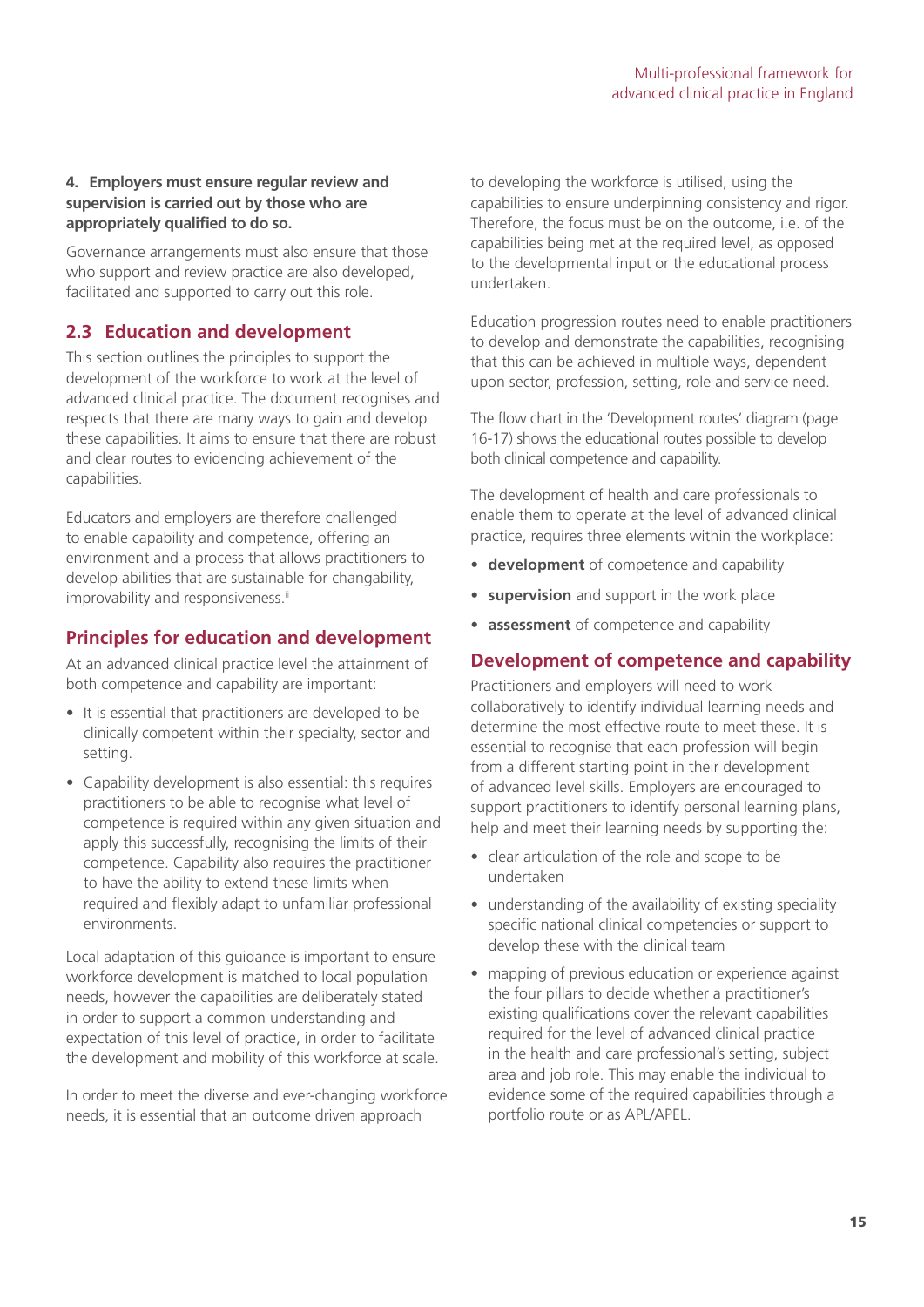- appraisal of existing educational programmes content, approach and structure to determine match to individual requirements
- agreement of an appropriate educational approach e.g. programme of assessed work based learning and/or an academic programme
- understanding of funding routes e.g. apprenticeship, local funding arrangement etc.
- agreement of the required work based assessments to evidence sustained attainment of the agreed capabilities in practice
- support of a named, trained educational supervisor, who is a specialist within the clinical area, to support the work based learning and assessment and sign off for the capabilities/portfolio.

The accreditation or recognition of relevant prior learning or prior experiential learning (APL/ APEL) process is integral to ensure health and care professionals' existing qualifications and experiential learning are recognised as appropriate. New models of evidencing RPL and equivalence are being explored.

Individuals and healthcare providers may utilise a combination of approaches e.g. work based learning, simulation or e-learning to ensure that professionals developing a portfolio to evidence advanced clinical practice get full exposure to the appropriate levels of learning. All routes are important as some health and care professionals aspiring to work in an advanced clinical practice role may have completed alternative qualifications at master's level, particularly in health and care professions that require a master's level award for registration.

Clinical training must acknowledge the importance of time and experience to build confidence in decision making and the management of risk.

It is important to note that having a master's degree does not grant the practitioner advanced clinical practitioner status. Evidenced achievement of the capabilities, employer support and a clear funded role to move into are all essential components.

#### **Development routes Pathway to Evidence level of Advanced Clinical Practice**

The following flow chart provides guidance on the possible ways of evidencing the capabilities within the four pillars of advanced clinical practice

> **A. You do not meet the essential requirements for an advanced clinical practice role and will need to apply for registration with the appropriate UK statutory regulatory body.**

> **B. You will need to undertake a formal accredited development programme, such as a master's level programme at a University or a formal accredited work-based programme with content relevant to the capabilities for advanced clinical practice.**

#### **Or**

**Submit a portfolio of evidence or work based learning showing how you meet all the required capabilities for working at master's level. This must be assessed by your employer and an educator (with experience of assessing advanced clinical practice) through a process of accrediting or recognising prior formal or informal learning and experience.**



**3. You have evidence that you meet all of the capabilities and therefore meet the requirements to undertake an advanced clinical practice role. Maintain a portfolio of ongoing evidence or work based learning that will be reviewed as part of the annual appraisal.**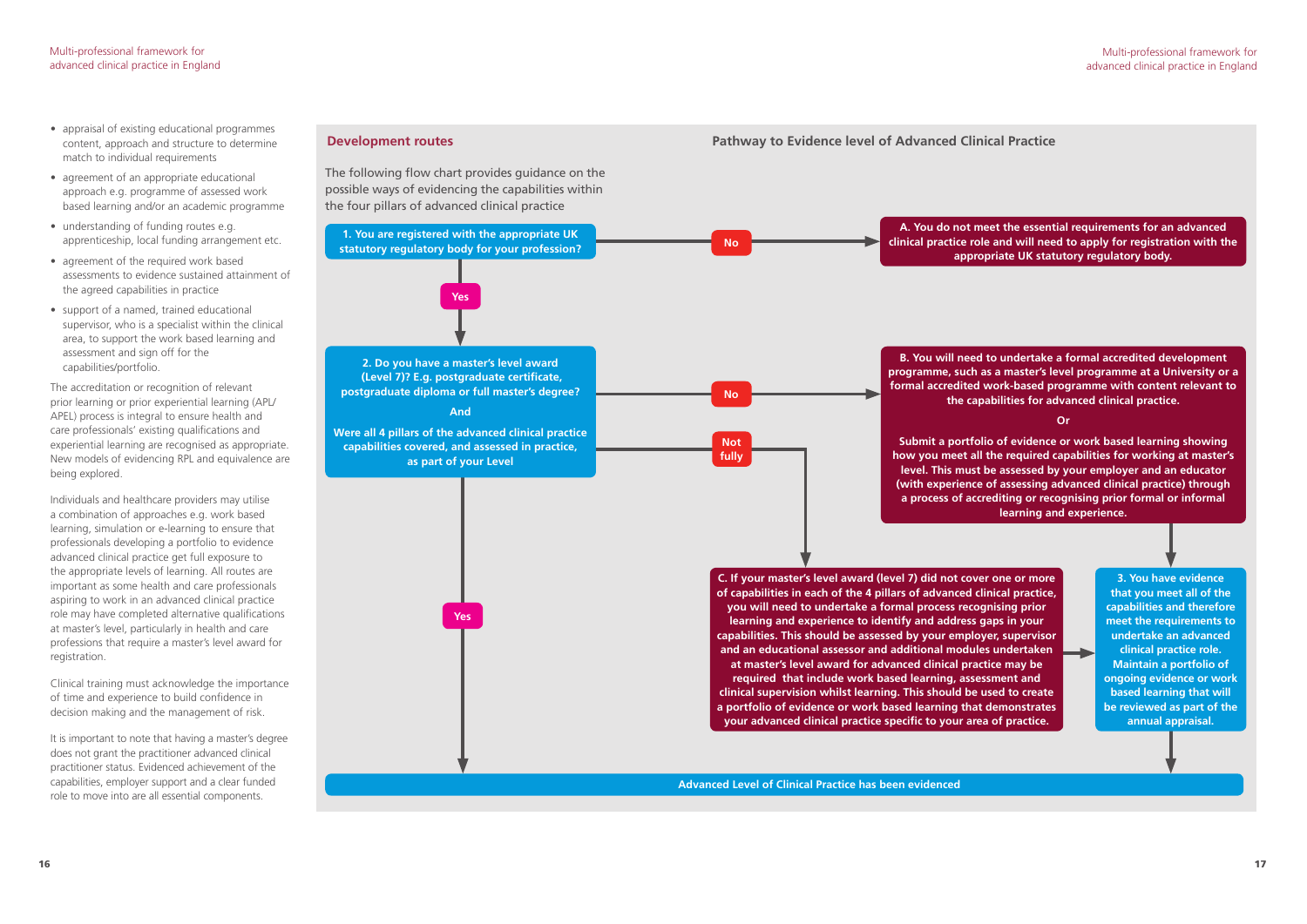#### **Supervision and support in the workplace**

Individuals will need to commit to the achievement of the assessment requirements for the level of advanced clinical practice, however, they will also be reliant on the support of others.

During their development individuals will require the support of an identified educational supervisor in the work place, for example a colleague working at consultant level or another appropriately qualified senior practitioner. The supervisor will provide continuity of support and an overview of the development of the individual practitioner as a whole.

Other staff may undertake supervision for shorter, focused periods of training. The supervisor and members of the wider education teams will need to be clear about the roles and responsibilities each has for day-to-day support in developing individuals, as well as being aware of their importance in nurturing and supporting the personal development of individuals.

Access to supported peer review, in addition to a supportive environment is essential and may happen within or across organisations. The use of action learning sets or learning groups offers a broader level of support.

Professionals working at a level of advanced clinical practice have a responsibility for their on-going continuing professional development. Employers will need to ensure there are opportunities for continuing professional development to ensure patient safety, the appropriate ongoing development and maintenance of capability.

### **Assessment of competence and capability Work Based Assessment**

A key element of the preparation for individuals to practice at the level of advanced clinical practice will be a formal assessment of achievement of the capabilities, specific to the context of their practice. It is critical to the implementation, acceptance and sustainability of advanced clinical practice that health and care professionals working at this level are widely recognised as having a consistent level of competence. They must also be equally capable of fulfilling the specialist requirements of functioning at this level.

Assessment outside of formal programmes of study will need to be valid and reliable and may include: case based presentation, theoretical and/or practical tests of knowledge skills and behaviours critical reflections, portfolio of evidence etc.

To ensure assessment in the workplace is valid and reliable:

- assessors must be occupationally competent, recognised as such by employers and education providers, and be familiar with the chosen assessment tool
- a range of assessors, trained in the relevant assessments, should be used, including educators with appropriate academic and clinical experience and competent health and care professionals at the required level
- healthcare providers must invest in and support staff to undertake assessment(s) in practice.

Work based assessment must happen within the work setting undertaken by experienced clinicians aware of the benchmark level of capability required for this level of practice, especially where a variety of professions are undertaking advanced practice skills.

There will be a strong need for collaboration and working across professional and organisational boundaries to ensure that learning and assessment in practice delivers practitioners who consistently meet the required outcomes in all settings.

#### **Assessment of a portfolio of evidence**

This requires experts trained in the standardised assessment of The Framework for Higher Education Qualification - QAA level 7 work based learning to review the collected portfolio of evidence submitted against the capabilities listed. This should be undertaken by a balanced group of two or more experienced assessors and an agreement reached if the panel agree that the portfolio of evidence reflects the registrants' assertion that they have met the standards.

Local arrangements are recommended and should be resourced locally, enabling local partnerships with experienced and trained clinicians, postgraduate medical educators, Higher Education Institute (HEI) staff or as part of a Royal College/Professional Body accreditation programme.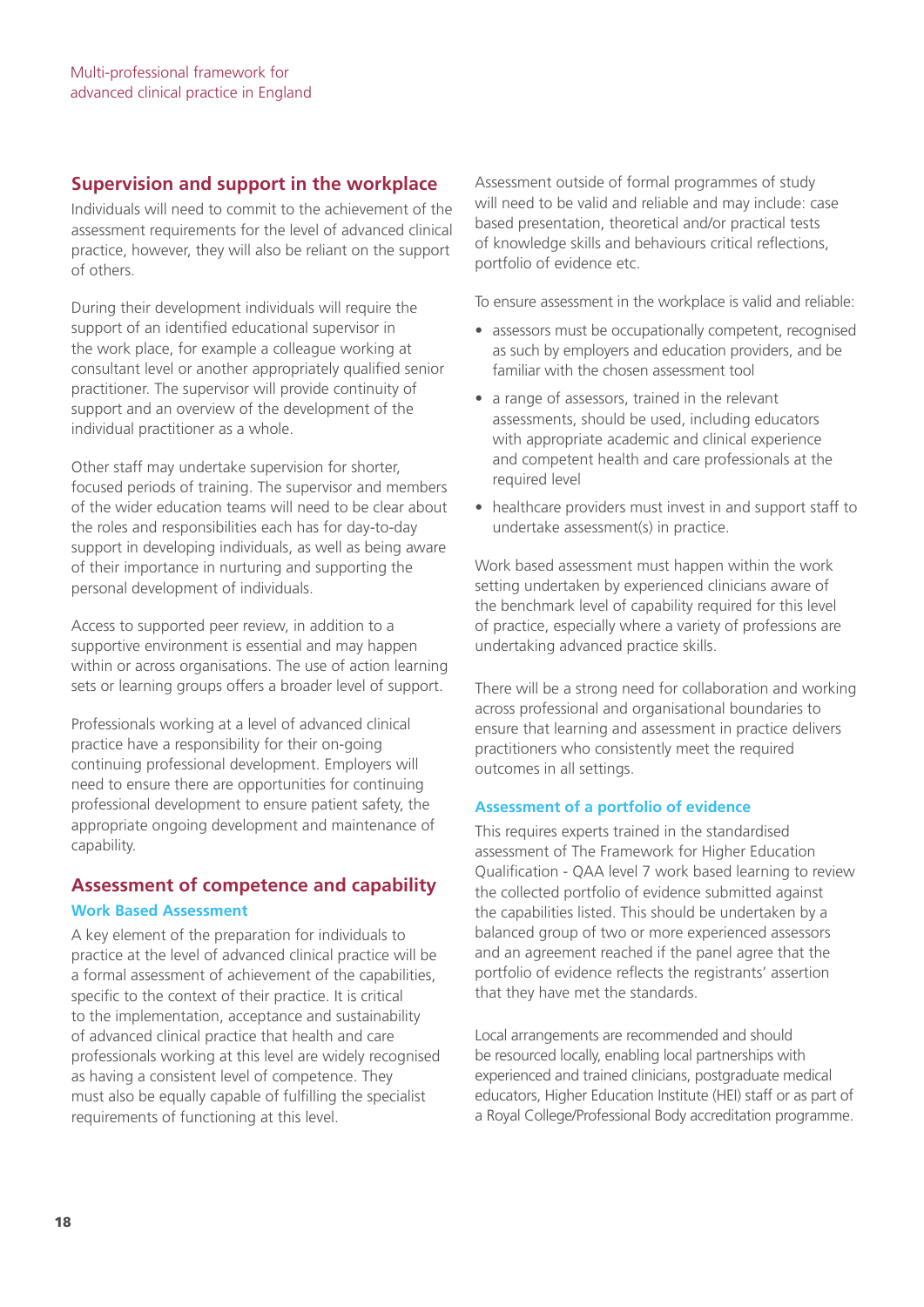#### **Conclusion Additional considerations**

In order to optimise cost effective training, collaboration across an area or place may be required to enable master's level programmes offering sufficient flexibility to develop the workforce to have the required speciality specific competency and broad capability across the four pillars.

The specialist modules may need to be delivered across England, regionally or locally due to numbers of learners required for course viability. Thus, APEL/APL and flexible work based learning are vital to enable this to be accommodated within local programmes of study. The development of bespoke local support with practice educators/educational supervisors, Higher Education Institutes and/or Postgraduate Medical Education will offer useful local momentum to support this work, for example:

- a collaborative programme to appraise portfolios utilising existing clinical experts and educators within service
- work based units to ensure meaningful clinical exposure and assessment
- specialist training modules
- adoption of national specialist clinical standards into programmes, where they exist
- delivery of inter-professional learning and support where feasible, to support workforce transformation, by building relationships, trust and respect
- workplace assessment

The potential offered by the apprenticeship route at level 7 will need to be understood and explored, as one of a number of potential vehicles to support the delivery of this agenda. This work has been developed alongside the apprenticeship standards and both documents support the development of the workforce to the same level and capabilities, although the language used has needed to be different. It has been necessary to set the Apprenticeship level as full master's award due to the nature of the process, this document offers further flexibility to service to support a variety of outcome focussed developmental routes to build workforce capability.

This framework defines and sets the standard for the level of advanced clinical practice. It establishes the capabilities for this level. It also sets out a clear standard of education.

Guidance is given to employers on decision making processes that must be introduced so that they understand when and how this level of practice should be implemented. Primary consideration is given to where this level of practice would be best placed in individuals', families' and carers' journeys for greatest impact upon the planning of the workforce. Employers responsibilities regarding processes and governance are set out.

The level of advanced clinical practice needs to be widely explained and understood, both by the rest of the workforce and by the public. Those practising at the level of advanced clinical practice, and those aspiring to this role, need to be supported by their employers and everyone working around them. This will encourage innovative ways of working in modern teams.

This is an area of much current development and new opportunities this framework will be reviewed after one year to update the content to reflect changes to education, national specialty specific developments, the potential regulation of new professions and the fast paced developments in service.

The expected timeline for this framework to be implemented is 2020, it is understood that new and existing workforce will need different and yet complimentary support to evidence their attainment of the level of practice. This corresponds with the timescale for change set by the NHS England Five Year Forward View (2014). This ensures the quality of care that is being delivered, will be responsive to changing requirements and informed by an understanding of local population health needs.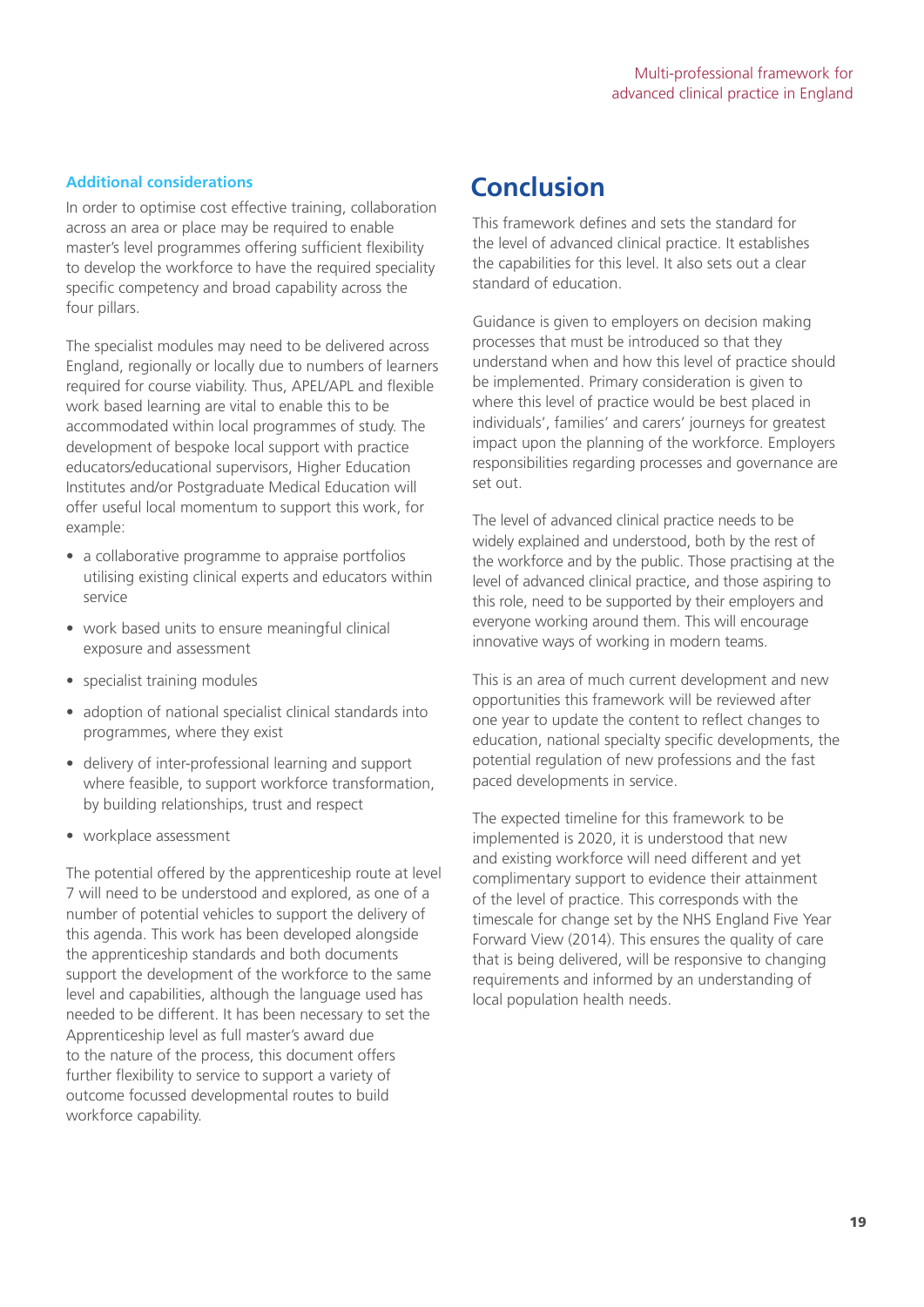### **Glossary**

| <b>ACP</b>                | <b>Advanced Clinical Practice</b>                                                                                                                                                                                                                                               |
|---------------------------|---------------------------------------------------------------------------------------------------------------------------------------------------------------------------------------------------------------------------------------------------------------------------------|
| AHP                       | Allied Health Professional                                                                                                                                                                                                                                                      |
| <b>APL/APEL</b>           | Accreditation of Prior Learning                                                                                                                                                                                                                                                 |
| Capabilities              | Extent to which individuals can<br>adapt to change, generate new<br>knowledge and continue to<br>improve their performanceii                                                                                                                                                    |
| Competencies              | What individuals know or are able<br>to do in terms of knowledge, skills<br>and behaviourii                                                                                                                                                                                     |
| <b>Education Provider</b> | A provider of higher educational<br>services                                                                                                                                                                                                                                    |
| <b>HCPEL Group</b>        | Health & Care Professions'<br><b>Education Leads Group</b>                                                                                                                                                                                                                      |
| <b>HEE</b>                | Health Education England                                                                                                                                                                                                                                                        |
| HEI                       | <b>Higher Education Institute</b>                                                                                                                                                                                                                                               |
| Master's level<br>award   | This is an award that uses the<br>relevant descriptors set at level<br>7 by the Framework for Higher<br>Education Qualifications (FHEQ).<br>This is explained here: <b>https://</b><br>www.gov.uk/what-different-<br>qualification-levels-mean/list-<br>of-qualification-levels |
| <b>NHSI</b>               | NHS Improvement                                                                                                                                                                                                                                                                 |
| <b>NHSE</b>               | NHS England                                                                                                                                                                                                                                                                     |
| Practitioner              | A non-medical clinical member<br>of the workforce who may come<br>from any professional background                                                                                                                                                                              |
| PSA                       | Professional Standards Authority                                                                                                                                                                                                                                                |
| QAA level 7               | The Framework for Higher<br><b>Education Qualifications FHEQ</b><br>(2008) Qualifications Assurance<br>Agency for Higher Education<br>(QAA) level 7 descriptors relevant<br>for master's level education                                                                        |

### **Acknowledgements**

We would particularly like to thank the contributors to the following frameworks, the content of which is built upon within this document.

• NHS Wales (2010) Framework for Advanced Nursing, Midwifery and Allied Health Professional Practice in Wales

• Scottish Government (2008, reviewed March 2013) Supporting the Development of Advanced Nursing Practice: A toolkit approach. CNO Directorate, Scottish Government

#### **Advanced Clinical Practice Steering Group representation included:**

#### **Jennifer Aston** Royal College of General Practitioners

#### **Charlotte Beardmore**

Health & Care Professions' Education Leads Group (HCPEL Group)

**Iain Beith** Council of Deans of Health

**Trevor Beswick** Pharmacy, HEE

#### **Rebecca Burgess-Dawson** Mental Health Programme, HEE

#### **John Clark**

Director and Dean of Education and Quality, HEE

**Gill Coverdale** Royal College of Nursing

#### **Natalie Cullen** Department of Health

#### **Liz Fenton** Shape of Caring programme, HEE

#### **Helen Finch**

HEE Local Offices Advanced Clinical Practice Working Group

**Maxine Foster** Genomics, HEE

#### **Sam Foster**

Advanced Clinical Practitioner Apprenticeship Programme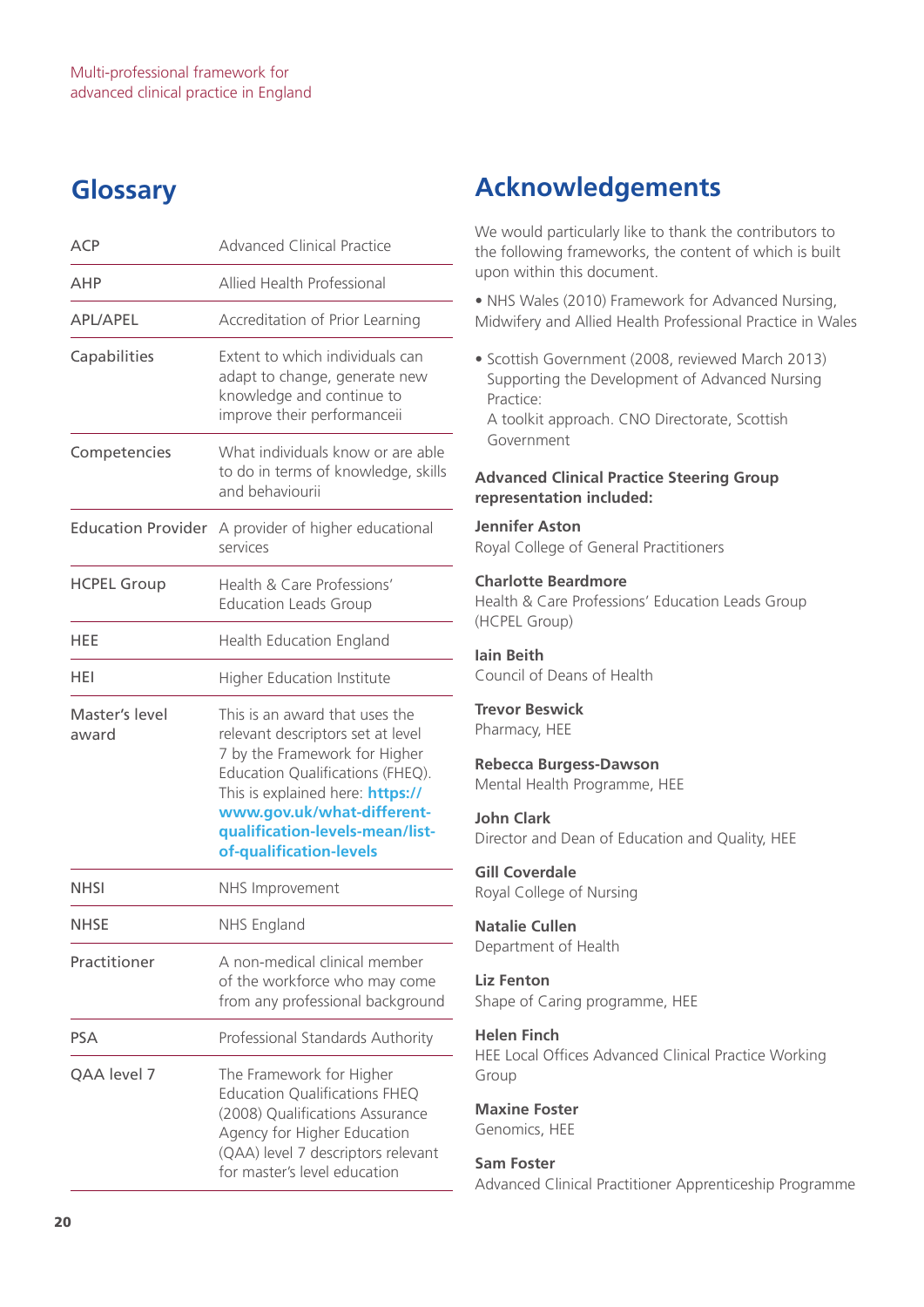### **Appendix 1: List of Contributors**

**Sadie Gay** National School of Healthcare Science

**Lynne Hall** Mental Health and Learning Disability, HEE

**Beverley Harden** Multi-professional Workforce, HEE & New Care Models, **NHSE** 

**Peter Harris** Patient/Public Representative

**Sharon Harriso**n National ACP Programmes, HEE

**Carol Jollie** National Commissioners Network, HEE

**Sukvinder Kaur** National ACP Programmes, HEE

**Donna Poole** HEE Local Offices Advanced Clinical Practice Working Group

**Kevin Moore** Workforce Transformation, HEE

**Shelagh Morris** AHP, NHS England

**Ruth Pearce** Association of Advanced Practice Educators

**Mark Radford** Director of Nursing, NHS Improvement

**Patricia Saunders Policy, HEE**

**Clare Sutherland** ACP, Derby Hospitals NHS Foundation Trust

**Robyn Swain** NHS Employers

**David Wilkinson** Postgraduate Deans, HEE

**Barbara Wood** Patient/Public Representative

Gillian Arblaster **Gillian Arblaster** Jennifer Aston Lisa Atkins Harminder Bains Charlotte Beardmore Iain Beith Clare Bentall Trevor Beswick Michelle Bishop Jackie Brocklehurst Rebecca Burgess-Dawson Jane Butler Nigel Charlesworth Clare Chivers John Clark Gill Coverdale Robert Crouch Natalie Cullen Anne-Marie Culpan Sarah Davies Saima Ehsan Theresa Fail Liz Fenton Helen Finch Maxine Foster Sam Foster Danielle Fullwood Rhonda Fusco Sandie Gay **Sandie Gay Communist Communist Communist Communist Communist Communist Communist Communist Communist Communist Communist Communist Communist Communist Communist Communist Communist Communist Communist Communist** Phil Goode Sally Gosling Adrian Jones **Lynne Hall** Beverley Harden **Deborah Harding** Peter Harris Sharon Harrison Jenny Hiley Carol Jollie Kathryn Jones Sukvinder Kaur Angela Keen **Fleur Kitsell** Katrina Maclaine **Ruth Pearce** Pauline Milne **Kevin Moore** Shelagh Morris Louise Morton Hanna Murphy Catherine O'Keeffe Ruth Pearce Donna Poole Wendy Preston Mark Radford Patricia Saunders Dawn Scott Andy Sharman Catherine Sills **Jill Smit** Lisa Stone Clare Sutherland Robyn Swain Juliette Swift **Christine Sykes** Juliet Thorogood Jo Watson Anne Welling **Ros Wells** Stephen-Andrew Whyte David Wilkinson Barbara Wood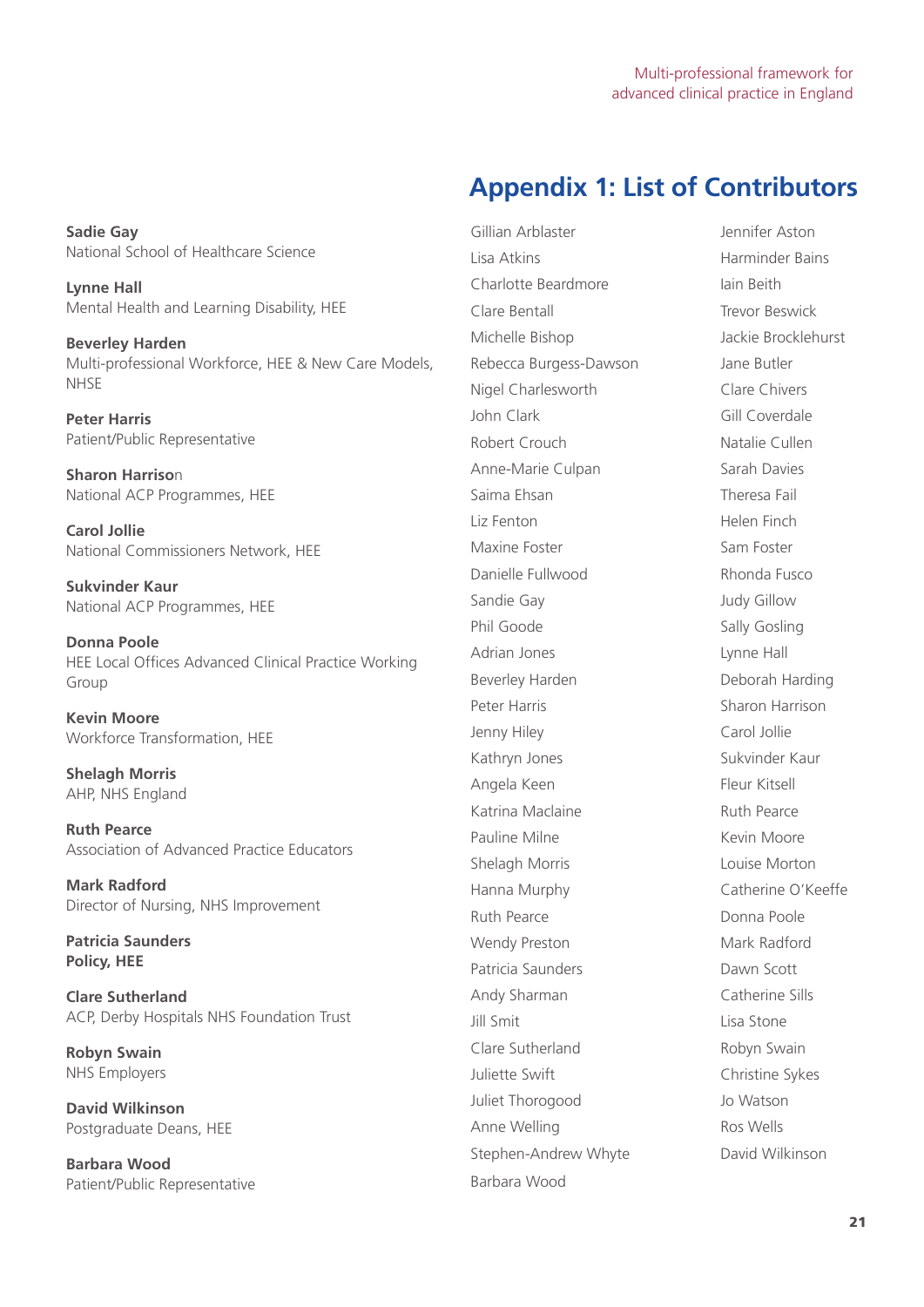### **Appendix 2 – Resources (websites and documents**

Academy of Medical Royal Colleges & New Care Models Programme Workforce Joint statement **http://www.aomrc. org.uk/wp-content/uploads/2017/01/2017-01-26\_NCM\_ Academy\_Joint\_Statement\_Action\_Plan.pdf** 

Commission for Healthcare Regulatory Excellence (2009) Advanced Practice: Report to the four UK Health Departments **http://www.professionalstandards.org.uk/docs/defaultsource/publications/advice-to-ministers/advancedpractice-2009.pdf?sfvrsn=6** 

Department of Health (2010) Advanced Level Nursing: A position statement. **https://www.gov.uk/government/ publications/advanced-level-nursing-a-position-statement** 

Department of Health, Social Services and Public Safety, Northern Ireland (Oct 2014) Advanced Nursing Practice Framework: Supporting Advanced Nursing Practice in Health and Social Care Trusts. **https://www.health-ni.gov.uk/sites/ default/files/publications/dhssps/advanced-nursingpractice-framework.pdf**

Royal College of General Practitioners (2017) What is a competent and capable doctor? **http://www.rcgp.org. uk/training-exams/gp-curriculum-overview/onlinecurriculum/1-being-a-gp/what-is-a-competent-andcapable-doctor.aspx** 

Health Education England (2017) Framework to promote person-centred approaches in health and care: **https://hee. nhs.uk/news-blogs-events/hee-news/new-frameworkpromote-person-centred-approaches-healthcare** 

Health Education East Midlands (Nov 2014) East Midlands Advanced Clinical Practice Framework. **https://hee.nhs.uk/ sites/default/files/documents/East%20Midlands%20 Advanced%20Clinical%20Practice%20Framework.pdf** 

Health Education West Midlands (Dec 2015) Advanced Clinical Practice Framework for the West Midlands. **https://hee.nhs. uk/sites/default/files/documents/ACP%20Framework%20 for%20the%20WM.PDF**

Health Education Yorkshire and Humber (Jan 2015) Yorkshire and Humber Advanced Practice Framework. **https://www. hee.nhs.uk/sites/default/files/documents/HEYH-AP-Framework-Final-V1.pdf**

**https://ficm.ac.uk/training-examinations/accps**

**https://hee.nhs.uk/our-work/developing-our-workforce/ advanced-clinical-practice**

**http://www.csp.org.uk/professional-union/careersdevelopment/career-development/professionalframeworks** 

**https://www.england.nhs.uk**

**http://www.hcpc-uk.co.uk/** 

**https://www.healthcareers.nhs.uk/about/resources/nhscareer-framework**

**http://www.nhsemployers.org/SimplifiedKSF** 

**http://www.nhsemployers.org/your-workforce/pay-andreward/pay/agenda-for-change-pay**

**https://www.nmc.org.uk/**

**http://www.qaa.ac.uk/en/Publications/Documents/ qualifications-frameworks.pdf** 

**http://www.rcem.ac.uk/RCEM/Exams\_Training/ Emergency\_Care\_ACP/RCEM/Exams\_Training/Emergency\_ Care\_ACP/Emergency\_Care\_ACP.aspx?hkey=8244ccafe85a-4b1e-8f8d-152484810137**

#### **https://www.rcn.org.uk/professional-development/ professional-services/credentialing**

#### **http://www.skillsforhealth.org.uk/standards/item/215 national-occupational-standards**

Chapman, A. 2012. *Conscious competence learning model: four stages of learning theory—unconscious incompetence to unconscious competence matrix—and other theories and models for learning and change*. Businessballs, Leicester, UK. [online] URL: **http://www.businessballs.com/ consciouscompetencelearningmodel.htm**

Fraser S. & Greenhalgh T. (2001) Coping with complexity: educating for capability. British Medical Journal 323, 799–803

Manley, K. (1997) A conceptual framework for advanced practice: an action research project operationalising an advanced practitioner/nurse consultant role, *Journal of Clinical Nursing*, 6(3), pp.179-190.

Manley, K. (2002) Refining the nurse consultant framework: commentary on critique of nurse consultant framework, *Nursing in Critical Care*, 7 (2), pp.84-87.

National Leadership and Innovation Agency for Healthcare (NHS Wales) (2010) Framework for Advanced Nursing, Midwifery and Allied Health Professional Practice in Wales. Llanharan: National Leadership and Innovation Agency for Healthcare **http://www. weds.wales.nhs.uk/sitesplus/documents/1076/NLIAH%20 Advanced%20Practice%20Framework.pdf** 

NHS England (2014) Five Year Forward View. **https://www. england.nhs.uk/wp-content/uploads/2014/10/5yfv-web.pdf**

NHS England (2016) Leading Change, Adding Value: A framework for nursing, midwifery and care staff. **https://www. england.nhs.uk/wp-content/uploads/2016/05/nursingframework.pdf**

NHS England (2017) Allied Health Professionals into Action: Using Allied Health Professionals to transform health, care and wellbeing. **https://www.england.nhs.uk/wp-content/ uploads/2017/01/ahp-action-transform-hlth.pdf.**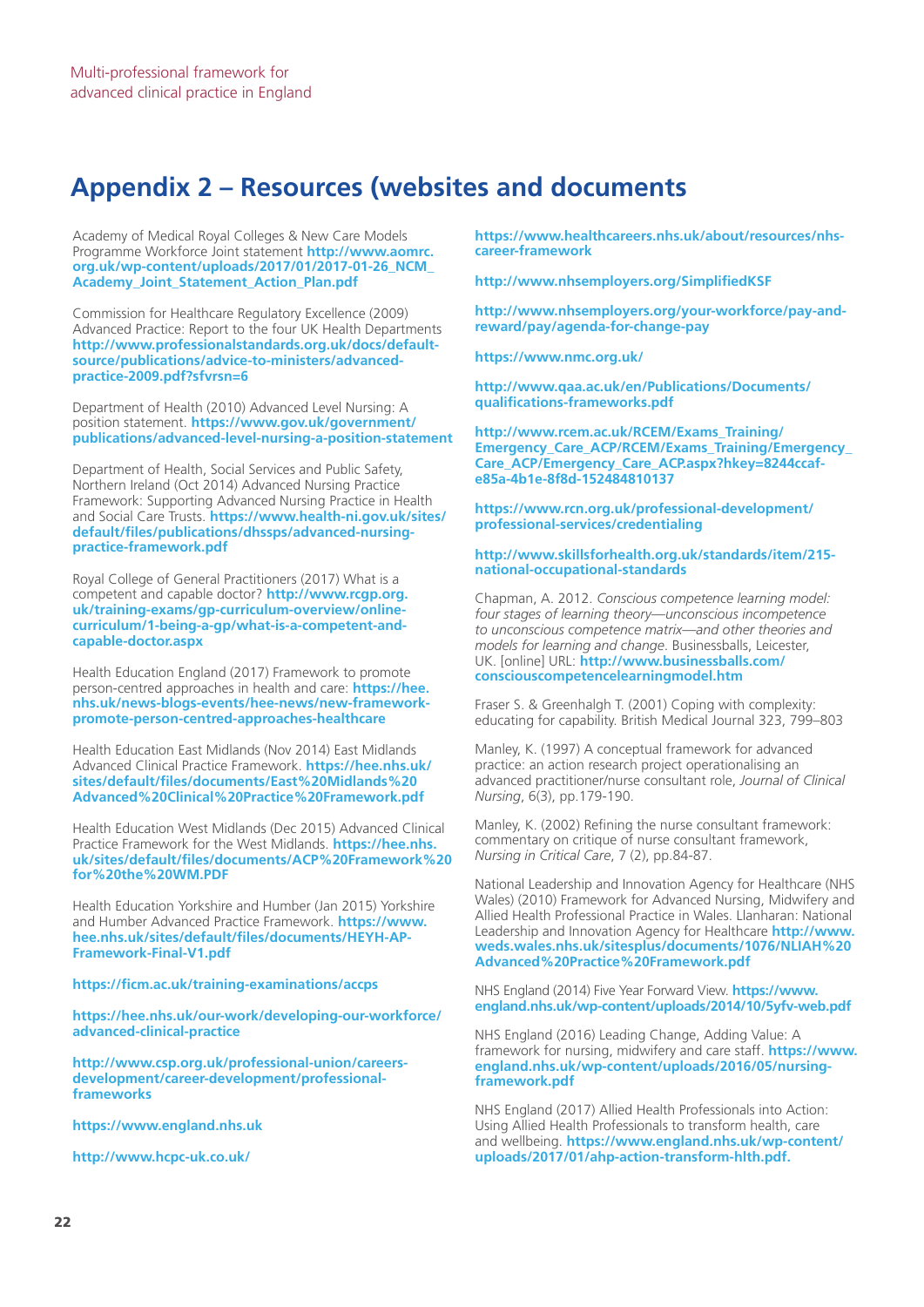NHS England (2017) Next Steps on the NHS Five Year Forward View. **https://www.england.nhs.uk/wp-content/ uploads/2017/03/NEXT-STEPS-ON-THE-NHS-FIVE-YEAR-FORWARD-VIEW.pdf**

North West Workforce Modernisation Hub (2011) Defining the Advanced Practitioner role

Nuffield Trust (2016) Reshaping the workforce to deliver the care patients need. **https://www.nuffieldtrust.org.uk/ research/reshaping-the-workforce-to-deliver-the-carepatients-need**

Jane O'Connell, Glenn Gardner & Fiona Coyer (2014) Beyond competencies: using a capability framework in developing practice standards for advanced practice nursing, Journal of Advanced Nursing 70(12), 2728–2735.

Royal Pharmaceutical Society Faculty (2013) The Royal Pharmaceutical Society Advanced Pharmacy Framework. RPS Faculty: London. **https://www.rpharms.com/resources/ frameworks/advanced-pharmacy-framework-apf** 

Royal College of Nursing (2012) Advanced nurse practitioners: A Royal College of Nursing guide to advanced nursing practice, advanced nurse practitioners and programme accreditation. London: Royal College of Nursing. **https://www2.rcn.org. uk/\_\_data/assets/pdf\_file/0003/146478/003207.pdf** 

Scottish Government (2008, reviewed March 2013) Supporting the Development of Advanced Nursing Practice: A toolkit approach. CNO Directorate, Scottish Government **http://www. advancedpractice.scot.nhs.uk/media/1371/supporting%20 the%20development%20of%20advanced%20 nursing%20practice.pdf** 

The Chartered Society of Physiotherapy (2011) Physiotherapy Framework: putting physiotherapy behaviours, values, knowledge & skills into practice [updated Sept 2013] **http:// www.csp.org.uk/documents/physiotherapy-frameworkcondensed**

The Mid Staffordshire NHS Foundation Trust (Feb 2013) Public Inquiry: Report of the Mid Staffordshire NHS Foundation Trust Public Inquiry (Francis Report) **https://www.gov.uk/ government/publications/report-of-the-mid-staffordshirenhs-foundation-trust-public-inquiry**

The Northern Ireland Practice and Education Council for Nursing and midwifery (2016) Advanced Nursing Practice Framework: **http://www.nipec.n-i.nhs.uk/Image/SitePDFS/DHSSPS%20 Advanced%20Nursing%20Practice%20Framework.pdf**

The Scottish Government (March 2010) Advanced Nursing Practice Roles: Guidance for NHS Boards. **http://www. advancedpractice.scot.nhs.uk/media/614/sg-advancedpractice-guidance-mar10.pdf** 

Wessex Advanced Practice Network (October 2016) Health Education Wessex Advanced Practice Initiative. **https://hee.nhs.uk/sites/default/files/documents/ TVWessexAdvancedPracticeFramework.pdf**

### **References**

- Nuffield Trust (2016) Reshaping the workforce to deliver the care patients need. **https://www.nuffieldtrust.org.uk/ research/reshaping-the-workforce-to-deliver-the-carepatients-need**
- Fraser S. & Greenhalgh T. (2001) Coping with complexity: educating for capability. British Medical Journal 323, 799–803.
- iii Manley, K. (1997) A conceptual framework for advanced practice: an action research project operationalising an advanced practitioner/nurse consultant role, *Journal of Clinical Nursing*, 6(3), pp.179-190.
- NHS England (2014) Five Year Forward View. **https://www. england.nhs.uk/wp-content/uploads/2014/10/5yfvweb.pdf**
- NHS England (2017) Next Steps on the NHS Five Year Forward View. **https://www.england.nhs.uk/wpcontent/uploads/2017/03/NEXT-STEPS-ON-THE-NHS-FIVE-YEAR-FORWARD-VIEW.pdf**
- The Mid Staffordshire NHS Foundation Trust (Feb 2013) Public Inquiry: Report of the Mid Staffordshire NHS Foundation Trust Public Inquiry (Francis Report) **https:// www.gov.uk/government/publications/report-of-themid-staffordshire-nhs-foundation-trust-public-inquiry**
- vii Academy of Royal Medical Colleges (2017) Joint Professions' Statement: **http://www.aomrc.org.uk/ wp-content/uploads/2017/10/JOINT-PROFESSIONS-STATEMENT-111018.pdf**
- viii Health Education England (2017) Framework to promote person-centred approaches in health and care: **https://hee. nhs.uk/news-blogs-events/hee-news/new-frameworkpromote-person-centred-approaches-healthcare**
- The Northern Ireland Practice and Education Council for Nursing and midwifery (2016) Advanced Nursing Practice Framework: **http://www.nipec.n-i.nhs.uk/Image/ SitePDFS/DHSSPS%20Advanced%20Nursing%20 Practice%20Framework.pdf**
- NHS England (2013) How to ensure the right people, with the right skills, are in the right place at the right time A guide to nursing, midwifery and care staffing capacity and capability **https://www.england.nhs.uk/wp-content/ uploads/2013/11/nqb-how-to-guid.pdf**
- Commission for Healthcare Regulatory Excellence (2009) Advanced Practice: Report to the four UK Health Departments **http://www.professionalstandards.org.uk/ docs/default-source/publications/advice-to-ministers/ advanced-practice-2009.pdf?sfvrsn=6**
- xii Chapman, A. 2012. *Conscious competence learning model: four stages of learning theory—unconscious incompetence to unconscious competence matrix—and other theories and models for learning and change*. Businessballs, Leicester, UK. [online] URL: **http://www.businessballs.com/ consciouscompetencelearningmodel.htm**